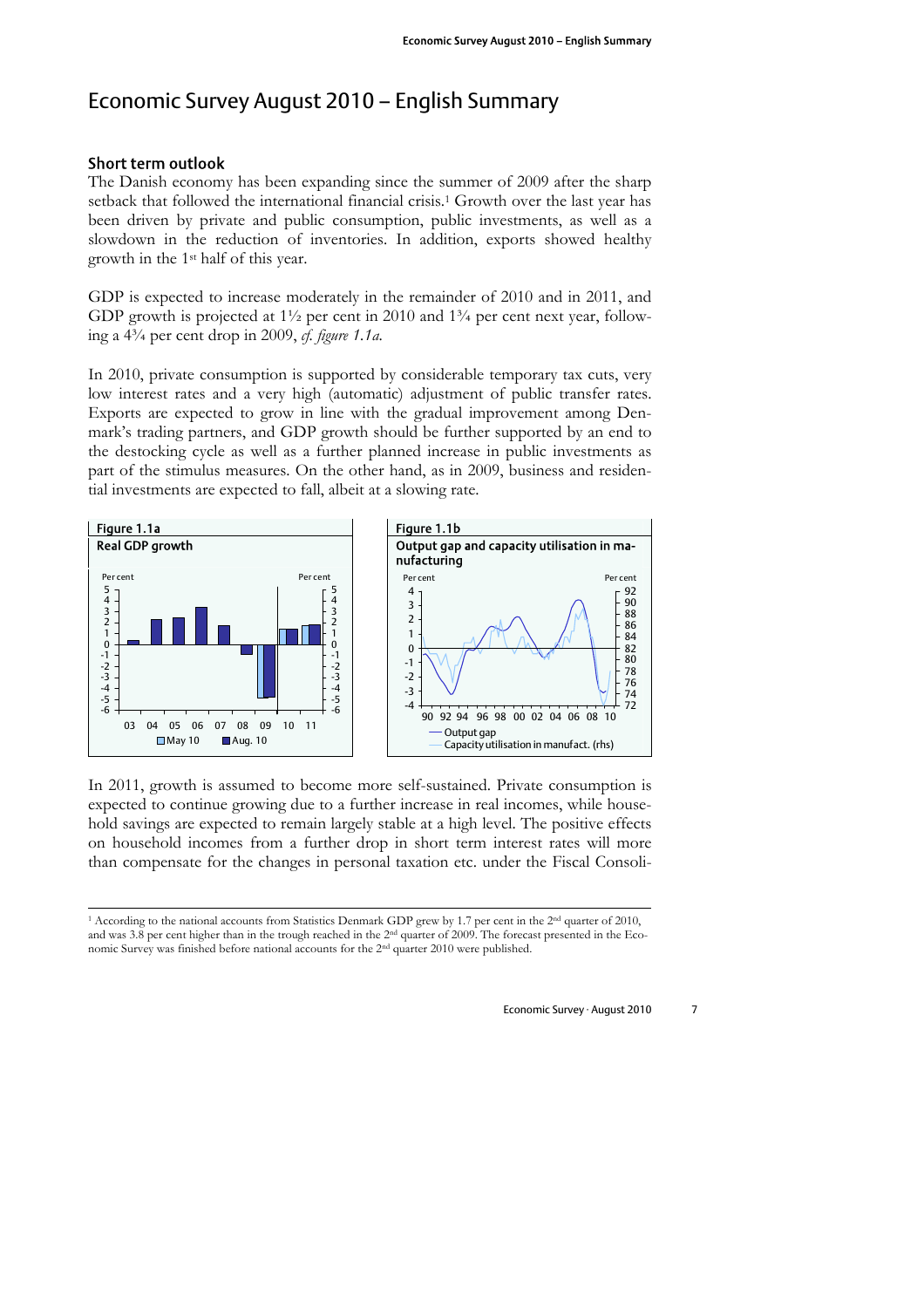dation Agreement. Fiscal consolidation contributes to keeping a low interest rate spread vis-à-vis Germany.

Business and residential investments are expected to rise again in 2011, after considerable reductions over the last couple of years, while exports are expected to gain further momentum. Public consumption is expected to grow moderately following an unchanged level this year. On the other hand, public investments are expected to start returning to a more normal level following the planned expansion in 2009 and 2010, while the destocking cycle is expected to abate.

The output gap is estimated to have become negative by the end of 2008 and reached a trough by the end of 2009, *cf. figure 1.1b*. Capacity utilization in manufacturing has been picking up quite significantly, and the output gap is expected to be reduced in the forecast period.

|                                     |        | 2010   |        | 2011           |
|-------------------------------------|--------|--------|--------|----------------|
|                                     | May    | August | May    | August         |
| Real growth, per cent               |        |        |        |                |
| Gross domestic product              | 1.4    | 1.4    | 1.7    | 1.8            |
| Private consumption                 | 2.4    | 2.5    | 2.4    | 2.2            |
| Public consumption                  | 0.8    | 0.0    | 0.0    | 0.6            |
| Export markets, manufacturing       | 3.9    | 5.3    | 5.8    | 5.8            |
| Per cent of GDP                     |        |        |        |                |
| Public budget balance               | $-5.1$ | $-4.6$ | $-4.4$ | $-4.4$         |
| Current external account            | 2.6    | 3.6    | 2.6    | 3.4            |
| 1,000 persons                       |        |        |        |                |
| Employment (increase)               | $-73$  | $-84$  | $-5$   | $\overline{2}$ |
| Unemployment                        | 130    | 121    | 135    | 125            |
| Per cent increase                   |        |        |        |                |
| House prices, single-family house   | 1.5    | 0.8    | 1.0    | 2.0            |
| Consumer prices                     | 2.3    | 2.2    | 1.8    | 1.7            |
| Hourly compensation, private sector | 2.0    | 2.2    | 2.1    | 2.4            |
| Yield on 1-year adjustable mortgage | 1.4    | 1.2    | 2.3    | 2.2            |
| Yield on 10-year government bonds   | 3.6    | 3.2    | 4.0    | 3.6            |
| Oil price, \$ per barrel            | 84.1   | 77.0   | 89.6   | 80.6           |
| Exchange rate, DKK per \$           | 5.5    | 5.7    | 5.5    | 5.8            |
| Oil price, DKK per barrel           | 461.7  | 439.1  | 495.0  | 465.1          |

Compared to the *Economic Survey*, May 2010 the estimated GDP growth in 2010 is unchanged, while the estimate for 2011 has been raised by 0.1 percentage point, *cf. table 1.1*. According to the revised (but still preliminary) national accounts GDP fell by 4.7 per cent in 2009, which is 0.2 percentage points less (lower fall) than the version of the national accounts that was available in May.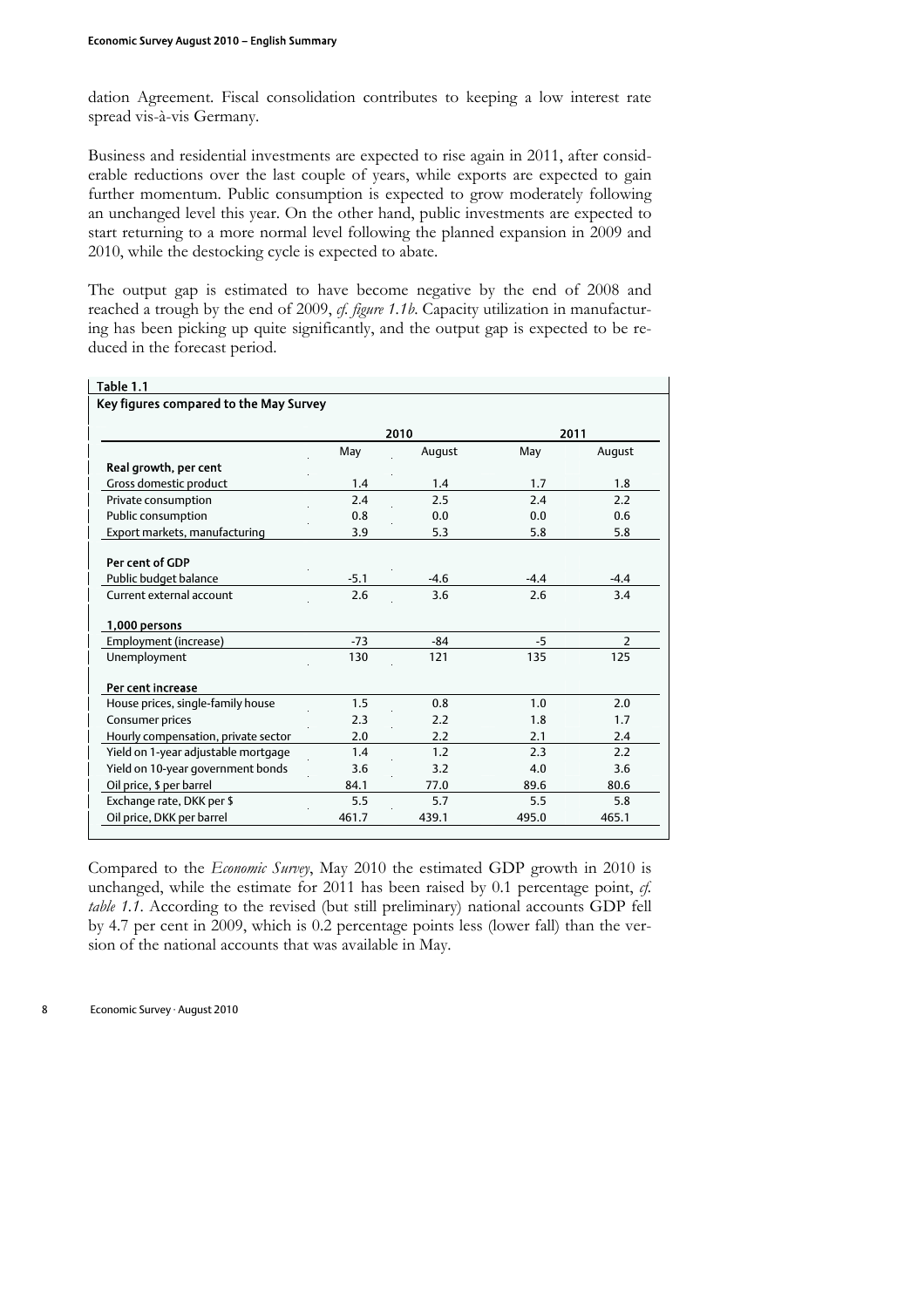Unemployment has developed more favourable than expected and the estimates for both 2010 and 2011 have been revised down by around 10,000 persons to 121,000 and 125,000 persons respectively (registered unemployment), or some 4¼ per cent of the labour force. Including persons enrolled in activation measures, unemployment is estimated at 6.0 and 6.2 per cent of the labour force in 2010 and 2011, respectively, which is still quite low by historical standards. The unemployment gap is estimated to have closed in the autumn 2009, and since then unemployment has moved above the estimated structural level. The forecast imply that unemployment will be around  $\frac{1}{2}$  percentage point above the structural level by the end of 2011.

The gradual withdrawal of the fiscal easing that was introduced during the crisis will strengthen the structural fiscal balance from an estimated deficit of 1¾ per cent of GDP in 2010 to  $\frac{3}{4}$  per cent of GDP in 2011. The structural deficits in 2010 and 2011 result from the expansionary measures made in 2009-2010. In the years before the crisis there was a structural surplus of around 2 per cent of GDP.

In light of the short-term prospects of the economy and the Budget for 2011, as well as other assumptions regarding economic policies, the fiscal deficit is estimated at DKK 80 bn in 2010 and DKK 79 bn in 2011 (4.6 and 4.4 per cent of GDP respectively). On the back of the crisis and the measures taken to support activity, gross public debt (EMU definition) is expected to rise from 27½ per cent of GDP by the end of 2007 to 44½ per cent in 2011. This is 22 per cent of GDP more than assumed in the 2015 Plan from 2007.

#### Fiscal policy

With the Fiscal Consolidation Agreement, specific measures have been decided in order to consolidate public finances in the years 2011 to 2013, fulfilling the EU recommendation that Denmark received in July, *cf. box 1.1*.

The Fiscal Consolidation Agreement contains a combination of reduced spending growth, higher taxation and a shortening of the unemployment benefit period, thereby reducing the risk of higher long-term unemployment as well as raising effective labour supply in the longer term. Thus, Denmark starts the consolidation in 2011, which is later than most other EU countries.

The Fiscal Consolidation Agreement signals the determination to restore sound public finances. The agreement may, together with the relatively good initial fiscal position, have contributed to the further fall in Danish interest rates on mortgages and on public debt since the latest turmoil in financial markets and to the Danish krone not coming under pressure. Denmark has – in contrast with most euro area countries – experienced declining interest spreads vis-à-vis Germany, *cf. figure 1.2a and b*.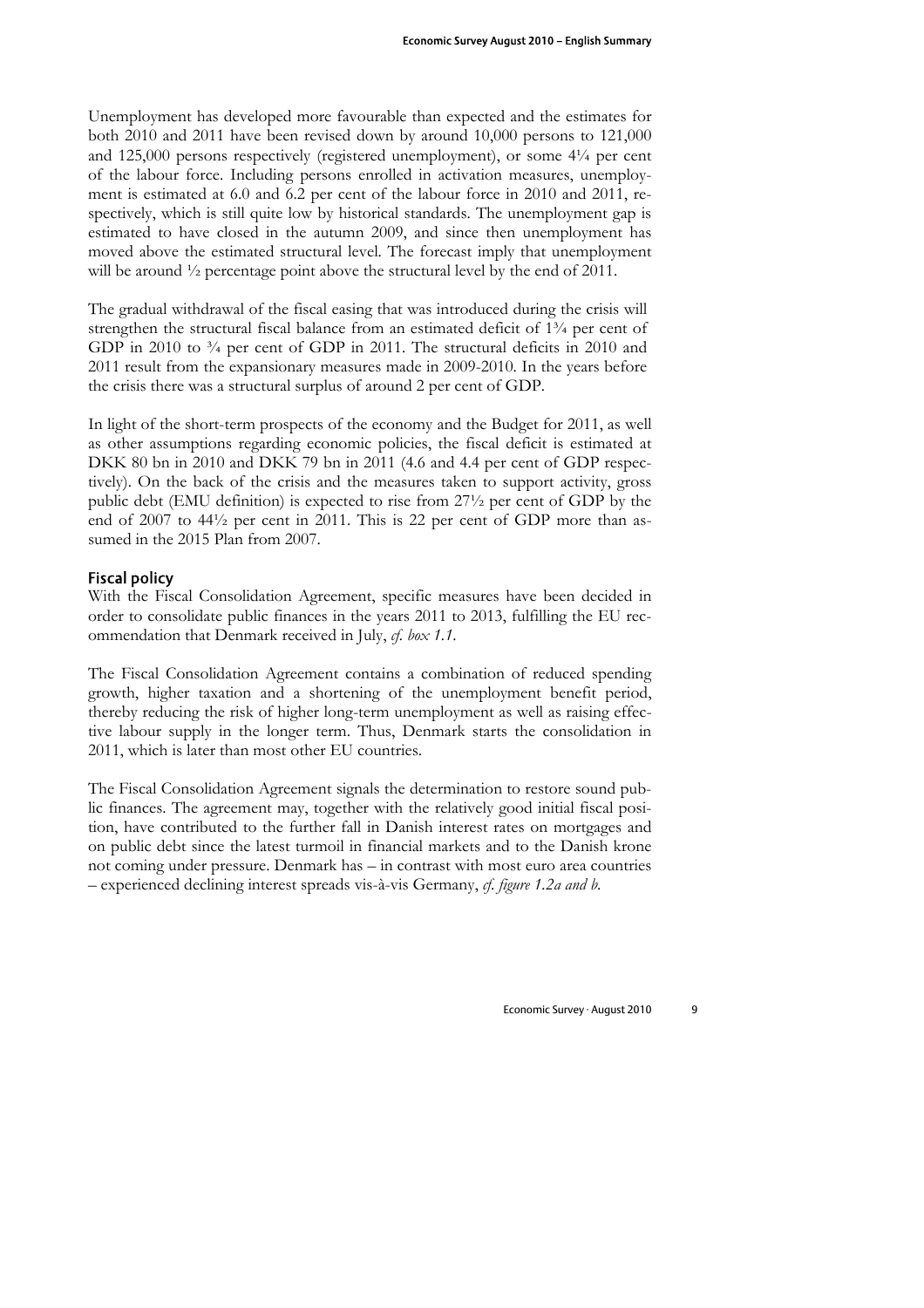

Source: Reuters EcoWin.

In this vein, the Fiscal Consolidation Agreement also strengthens the fiscal room for manoeuvre going forward, and can be seen as one of several elements in a broad exit strategy that may increase the likelihood that an upswing – and the effects of the expansionary measures that have been implemented – is not dampened by rising risk premiums, interest rates or exchange rate pressures, *cf. box 1.2*.

#### Box 1.1

#### The EU Council's recommendation to Denmark

Denmark is now subject to EU's 'excessive deficit procedure' and received a recommendation from the EU Council of Economics and Finance Ministers (ECOFIN) in the middle of July to strengthen public finances. The Council recommends that Denmark:

- reduces the deficit below 3 per cent of GDP as soon as possible and no later than 2013
- implements the planned expansionary fiscal policy in 2010 and starts consolidation in 2011
- ensures average annual fiscal tightening of at least  $\frac{1}{2}$  per cent of GDP in 2011-2013<br>• implements effective measures within 6 months after the recommendation
- implements effective measures within 6 months after the recommendation

The recommendation is in line with the expectations in *Denmark's Convergence Programme 2009* and in the Fiscal Consolidation Agreement.

The recommendation that Denmark implement effective measures within 6 months is met with the Fiscal Consolidation Agreement. The agreement consists of consolidation measures for a total of DKK 24 bn, thereby ensuring that the EU recommendation is adhered to.

The recommendation for Denmark is among the mildest of the 24 recommendations that have been given under the EU procedure. The consolidation required in other countries in order to fulfil the recommendations, are on average 3 times larger than in Denmark.

Fiscal policy in the years 2009-2011 is estimated to have a broadly neutral impact on demand growth in 2011 (measured by the multi-annual fiscal effect), even if the planned fiscal policy in 2011 in itself has a negative effect on activity, estimated at  $\frac{1}{2}$ per cent of GDP (at given interest rates). This should be seen in light of delayed positive effects on demand into 2011 from the expansionary measures in 2009 and especially in 2010.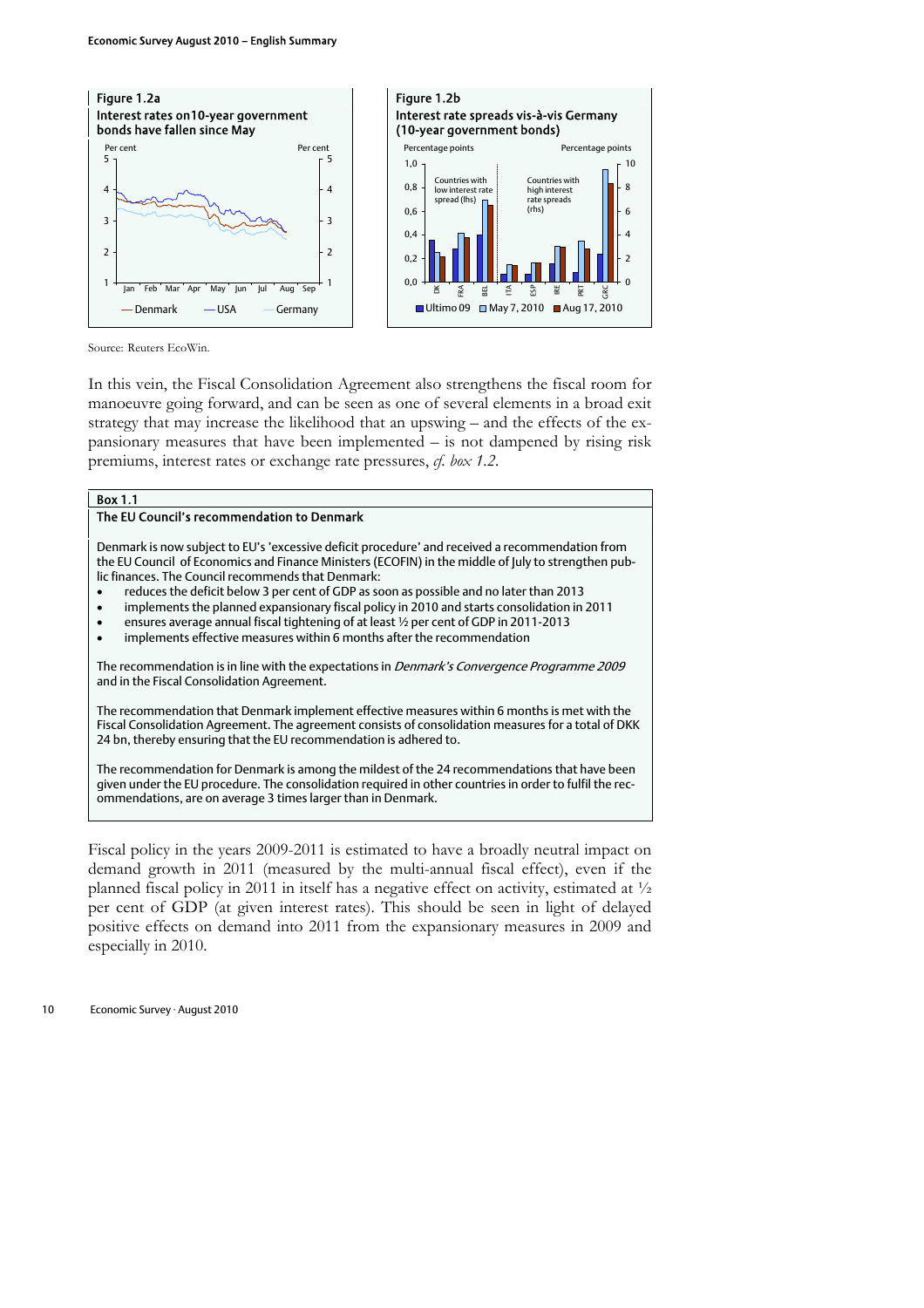The negative first year effect from fiscal policy in 2011 (of -½ per cent of GDP) primarily reflects a gradual normalisation of the level for public investments following the significant, planned growth in 2009 and especially in 2010, while planned real growth in public consumption is set at 0.6 per cent (primarily as part of the Fiscal Consolidation Agreement) compared to zero growth in May.

The negative effect on activity from fiscal policy in 2011 (the so called fiscal effect) is marginally lower than estimated in May. The new elements in the Fiscal Consolidation Agreement strengthen public finances by 0.2 per cent of GDP in 2011 compared to the May estimate, but does not affect the fiscal effect, because the increase in public consumption under the agreement is financed among others by savings on public transfers with smaller first-year effects on activity.

### Box 1.2

#### Elements in a Danish exit strategy

Denmark has come relatively far in preparing an exit strategy following the substantial economic policy interventions during the crisis. Credible exit strategies increase the possibility that a recovery is not hampered by uncertainties regarding future economic conditions, higher interest rates or exchange rate pressures. It is, at the same time, an important objective that the financial sector again will be able to operate without government support, thereby reducing the public sector's exposure to risk and to bring fiscal policy back on a sustainable path. Credible exit strategies can ensure that the easing of monetary and fiscal policies work as intended, and also increases the room for manoeuvre going forward.

- The Fiscal Consolidation Agreement contains specific measures on consolidation of public finances up to 2013, fulfilling the EU recommendation Denmark received in July, cf. box 1.1. The agreement also increases labour supply due to the shortening of the unemployment benefit period and delivers in total around 85 per cent of the required new initiatives in order to reach the target of structural balance by 2015.
- A historically high foreign exchange reserve of around 20 per cent of GDP has been built up as a contingency against possible future pressures against the krone. The Danish government has large liquid deposits in the National Bank, and compared to other countries Denmark has a relatively limited need to refinance public debt over the next couple of years. This reduces the vulnerability towards financial turmoil.
- In order to ensure a smooth transfer from the general government guarantee scheme that expires September 30, 2010, credit institutions may sign individual government guarantees for unsecured loans with a maturity of up to 3 years until the end of 2010. With the law on handling troubled banks, a permanent model has been introduced for handling this issue providing the basis for a controlled exit, while the risk is borne by the involved private actors and the financial sector and therefore without expenditures for the government.

A final element is strengthening the conditions for higher long term growth after the crisis, partly building on the work done in the so-called Growth Forum.

Apart from the delayed effects from the expansionary policies in 2009 and 2010, fiscal policy in 2011 should be seen in light of the very expansionary monetary policy and the low long-term interest rates in Denmark. The falling interest rates give room to start consolidation, in part reflecting that the Danish economy is very sensitive to interest rate changes. The fall in interest rates since 2008 can increase GDP growth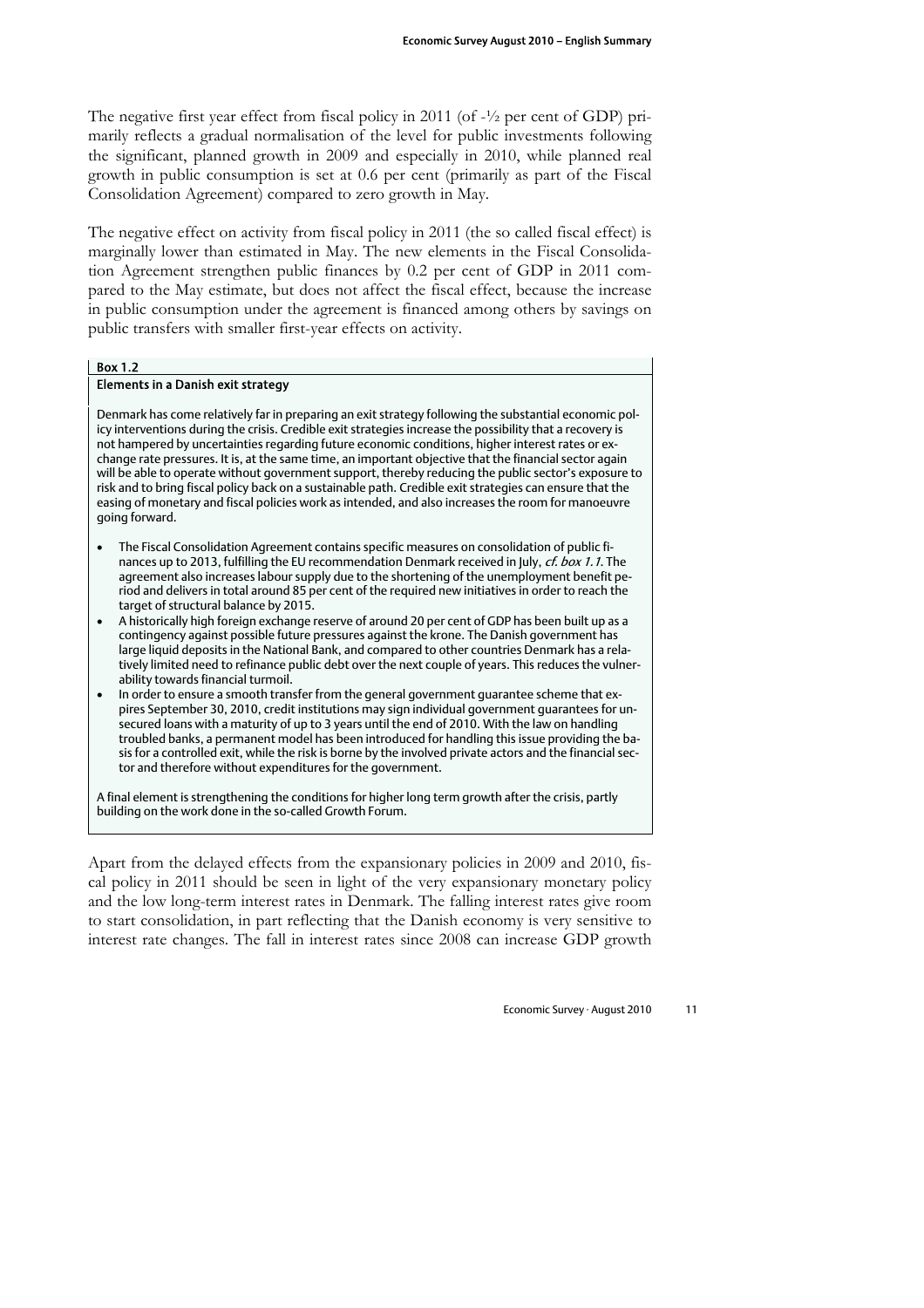in 2011 by an estimated 1 per cent of GDP, which is significantly more than the negative contribution to activity from fiscal policy next year.[2](#page-5-0)

The sensitivity towards interest rates in part reflects a high level of household debt with adjustable interest rates and also that housing demand is very sensitive to changes in short-term interest rates. Low interest rates also support financial stability, because the risks of losses in the financial sector are reduced and the number of foreclosures is dampened. On the other hand, Denmark will be vulnerable if interest rates rise sharply and it is therefore important – especially in the current financial climate – that economic policies are set in order preserve confidence in public finances and the fixed exchange rate regime. As it looks, monetary policy is not expected to be tightened until some time into 2011 and interest rates are expected to stay low throughout the forecast period.

# Expansionary fiscal policy during the crisis and required consolidation from 2011

Expansionary fiscal measures constitute close to 4 per cent of GDP from 2008 to 2010 (measured by the direct revenues that enters into the estimation of the fiscal effect), *cf. figure 1.3a*. The expansionary fiscal policy has supported demand during the global setback and has dampened the rise in unemployment. Employment is estimated to be around 45,000 persons (1½ per cent) higher in 2010 than in the absence of expansionary measures since 2008.[3](#page-5-1) The number does not include the initiatives to secure financial stability, which have prevented a deeper setback.



Source: Statistics Denmark and own estimates.



<span id="page-5-1"></span>



<span id="page-5-0"></span><sup>&</sup>lt;sup>2</sup> For example, the further fall in interest rates since May alone is estimated to be enough to compensate the effect on household income from the tax increase in the Fiscal Consolidation Agreement in 2011. Household real income is estimated to rise by 2½ per cent in 2011 despite the tax increase etc. in the Fiscal Consolidation Agreement and the implementation of the financing elements of the tax reform. Falling interest expenditures are estimated to increase household real incomes by  $1\frac{1}{2}$  per cent in 2010 and  $\frac{3}{4}$  per cent in 2011.<br><sup>3</sup> The calculation does not include potential effects on interest rates from fiscal policy.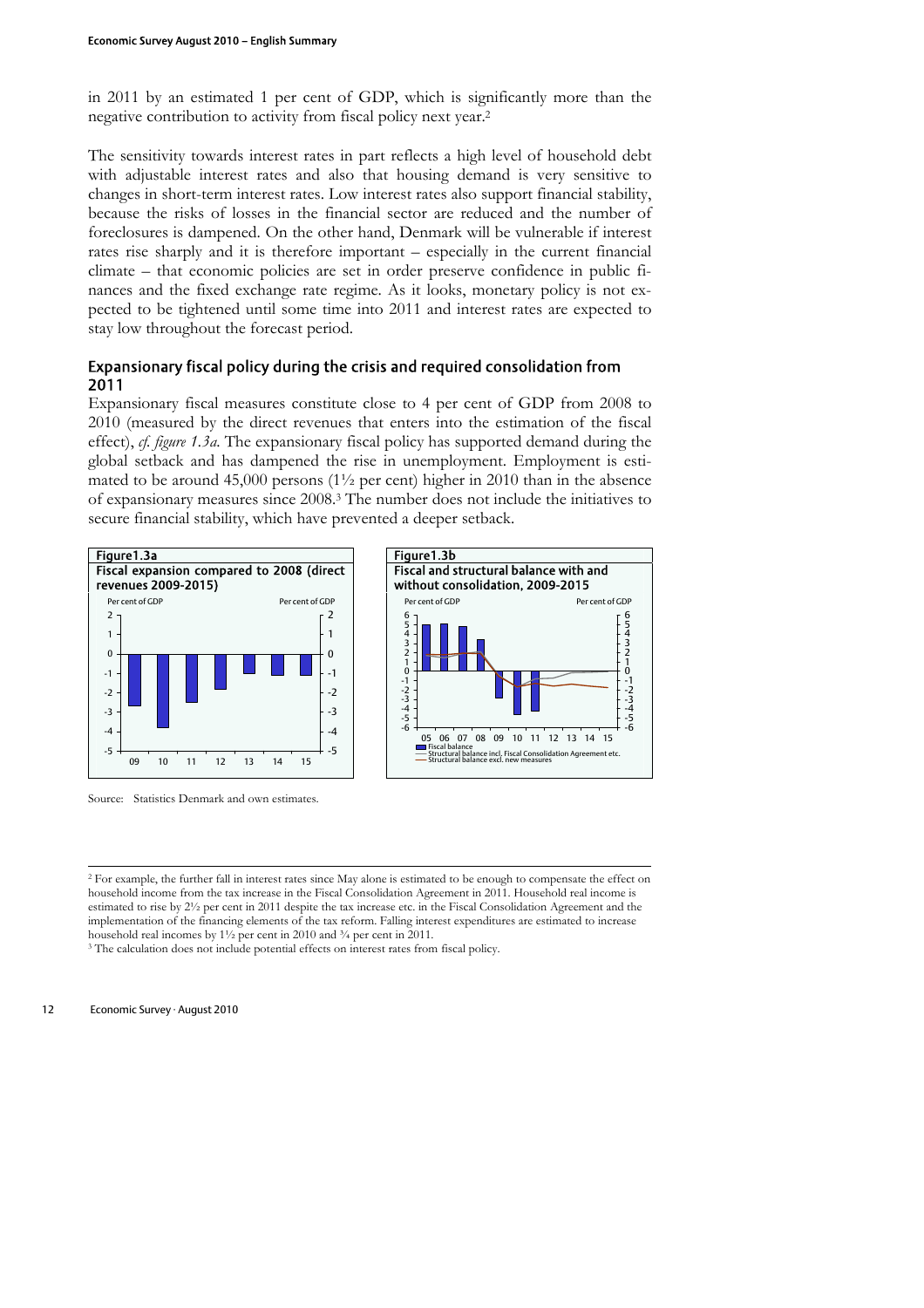The expansionary measures of 4 per cent of GDP include a planned increase of public investments in 2009 and 2010 (of around ½ per cent of GDP in direct revenue effect) and reduced taxation (of around 1¼ per cent of GDP). Moreover, public consumption is expected to rise by around 1¼ per cent of GDP over the two years. In addition, the disbursement of the Special Pension (SP) savings and of certain private pension savings schemes (which are not included in the fiscal effect calculations above, because they are private schemes) is, with some uncertainty, estimated to increase private consumption in both 2009 and 2010 by almost ½ per cent of GDP each year.

Approximately 2/3 of the fiscal easing (around  $2\frac{1}{2}$  per cent of GDP) is estimated to have occurred in 2009, i.e. immediately following or coinciding with the accelerating downturn and the sharp drop in GDP in the last quarter of 2008 and the first half of 2009. The fiscal expansion in 2009 includes real growth in public investments of around 12½ per cent and 3.4 per cent growth in public consumption, including growth in public employment by around 17,000 persons. Public investments have therefore grown less than planned, while public consumption grew significantly more than budgeted. Overall, public demand increased more than planned in 2009 and a larger share of the rise in expenditures was on public service. Based on the budgets for 2010 and the estimates for public consumption expenditures in the May survey, public consumption is assumed to be unchanged compared to 2009 and public investments are expected to grow further by around 25 per cent (in real terms).

The expansionary fiscal measures in Denmark in 2009 and 2010 have been larger than in all other OECD countries, as measured by the OECD's estimate of the change in the underlying primary balance, *cf. figure 1.4a*. According to the Economic Outlook 87 (OECD), Denmark's underlying primary balance is reduced by 3.8 per cent of GDP from 2008 to 2010, which is in line with the Ministry of Finance estimates. For comparison, when measured the same way, the fiscal easing in the USA corresponds to 2.9 per cent of GDP, and in the UK as well as the euro area to 2.4 per cent of GDP. In a number of countries with larger challenges, including Greece, Ireland, Iceland, Hungary and the Czech Republic, fiscal policy was tightened over the same period.

Across OECD countries there is a tendency that countries, which have eased their fiscal polices more, have had a smaller rise in output gaps from 2008 to 2010, but the tendency is not clear-cut. The effects of expansionary fiscal policies may be different in different countries, depending on the economy's openness, initial deficit and debt, and the interaction with interest rates and spreads. In addition, there are differences as to the concrete measures that have been implemented, and countries that have been hit harder by the crisis may have eased more, to the extent that they had the fiscal room.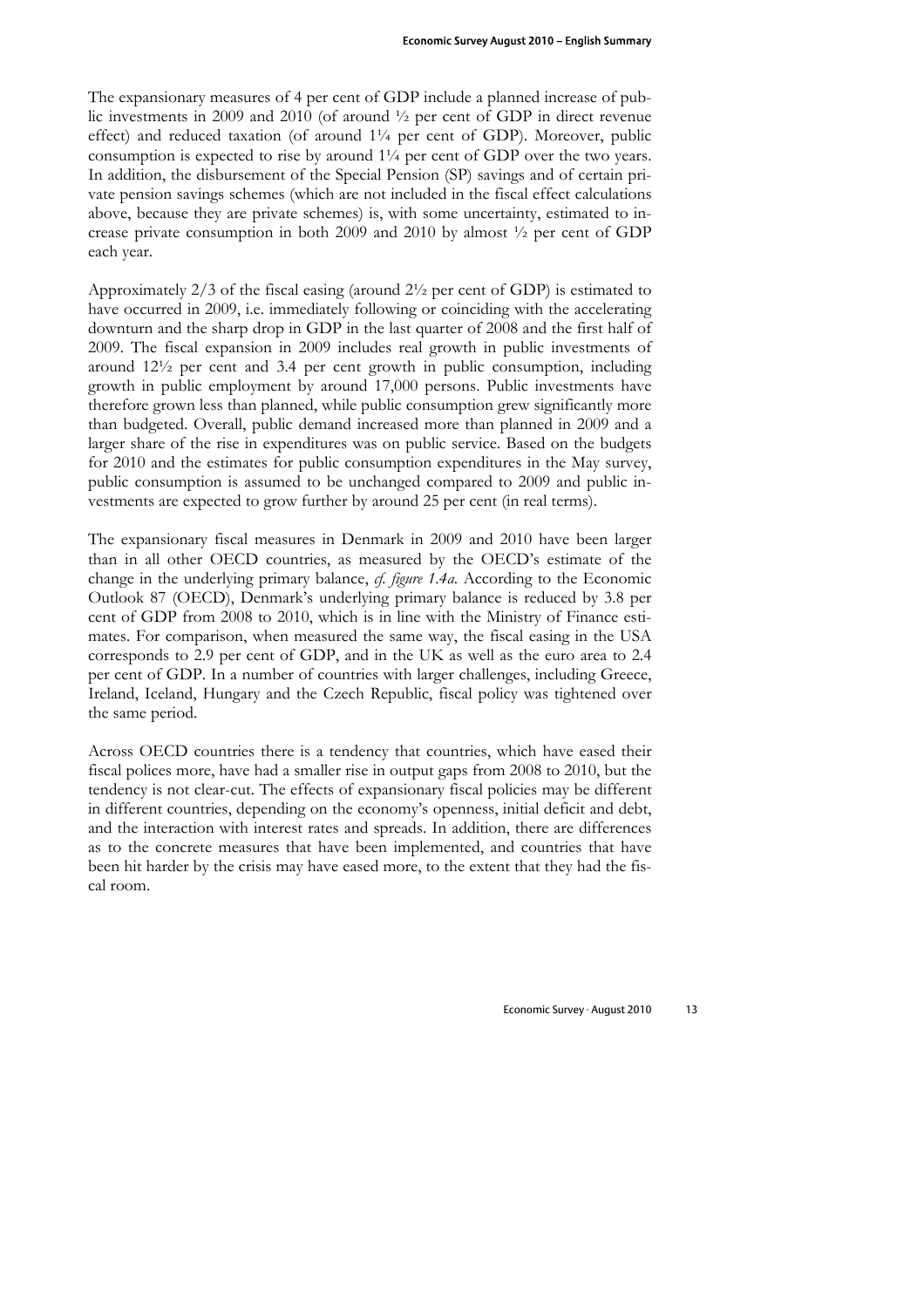

Source: OECD, Statistics Denmark and own estimates. Fiscal expansion in the OECD countries in figure 1.4a is calculated by the change in underlying primary balance according to the OECD. For DK(FM) own estimates have been used, also for the change in output gap.

The very expansionary policy in Denmark has been viable due to a relatively healthy fiscal starting point, when the crisis escalated. Denmark had the largest actual surpluses in the EU in 2005 to 2008 on average, and a structural budget surplus of just over 2 per cent of GDP in 2008, while many other countries had fiscal deficits, even at the peak of the last cycle.

The expansionary policy in Denmark comes on top of the adjustment to local government appropriations implying that municipalities and regions (which account for 70 per cent of public consumption expenditures) more or less are automatically shielded from cyclical effects through increased grants from the state when cyclical conditions weaken. In a number of other countries – for example the USA and Sweden – falling tax revenues may weaken the ability of municipalities, regions or provinces to keep unchanged expenditures, unless emergency grants from the central government are actively decided. In 2009, public consumption grew less in comparable Western countries than in Denmark, *cf. figure 1.4b*.

In some countries there are also built-in mechanisms that increase social contributions or taxes, when expenditures for unemployment benefits etc. increases. In countries with such procyclical budgetary mechanisms active crisis measures are therefore partly offset by automatic tightening. Hence, one of the reasons fiscal easing has been bigger in Denmark is that there is no particular automatic tightening when the cyclical conditions weaken.

Fiscal easing and the global crisis have weakened public finances in Western countries markedly, also structurally. The weakening has been larger in Denmark than in most countries, partly due to the large expansionary measures, and partly because the automatic stabilisers in Denmark are more powerful than in other OECD countries, *cf. figure 1.5a*. The fiscal surplus of 3½-5 per cent of GDP in the years up to 2008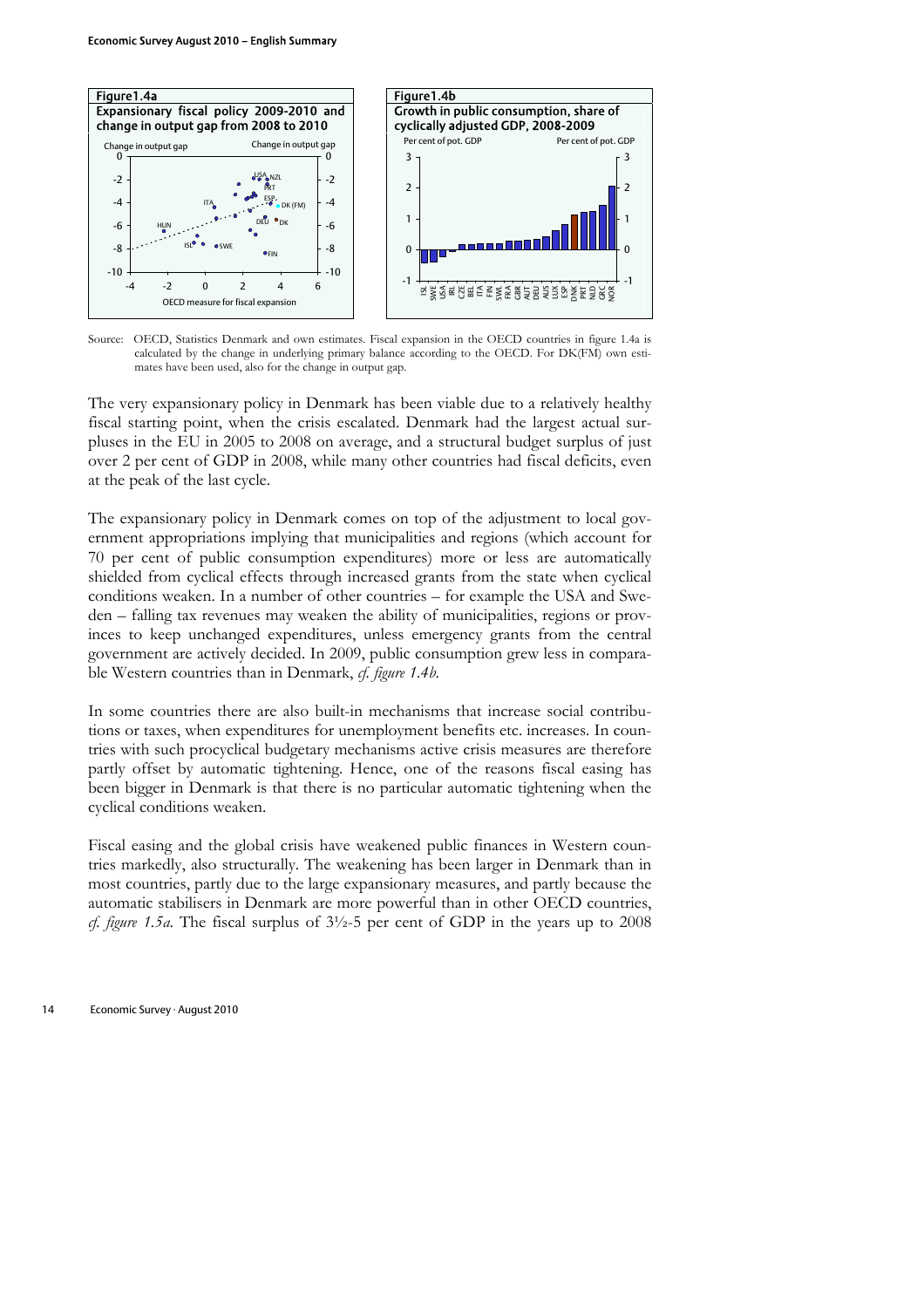turned to a deficit in 2009, which in 2010 is estimated at approximately 4½ per cent of GDP.



Due to fiscal easing, a structural surplus of just over 2 per cent of GDP in 2008 has turned into an estimated structural deficit of 1.7 per cent of GDP in 2010. Without the measures that have been decided in the Fiscal Consolidation Agreement, the structural deficit would continue towards 2015, *cf. figure 1.3b*.

A central objective in the various measures that have been adopted during the crisis – e.g. *Spring Package 2.0*, the increase in construction investments, the renovation fund, extended credit lines etc. – has been that easing measures should be temporary, thus avoiding a permanent weakening of public finances, *cf. figure. 1.5b*. For instance, the tax reform in Spring Package 2.0 is underfinanced in the first years, in order to support private consumption, but fully financed in the medium term (and not including the structural impact on labour supply etc.) and is estimated to eventually strengthen public finances by DKK 5½ bn (0.3 per cent of GDP) via increased labour supply etc. In the same vein, the high growth in public consumption in 2009 must be followed by a period where expenditure growth is kept at bay, in order to avoid a permanent weakening of the public finances.

Real growth in public consumption in 2009 was considerably higher than set out in the 2015 Plan, where real growth was planned at 1 per cent per year in 2009-2012 and  $\frac{3}{4}$  per cent per year in 2013-2015. Consolidating public finances in 2011-2013, including the Fiscal Consolidation Agreement, implies that public spending growth is reduced up to 2013, *cf. figure 1.6a*. If real growth in 2014-2015 is kept in line with the assumptions in the Convergence Programme 2009 real public expenditures would still be higher in 2015 compared to the assumptions in the 2015 Plan, even though the funding base has been weakened by the crisis, *cf. figure 1.6b*.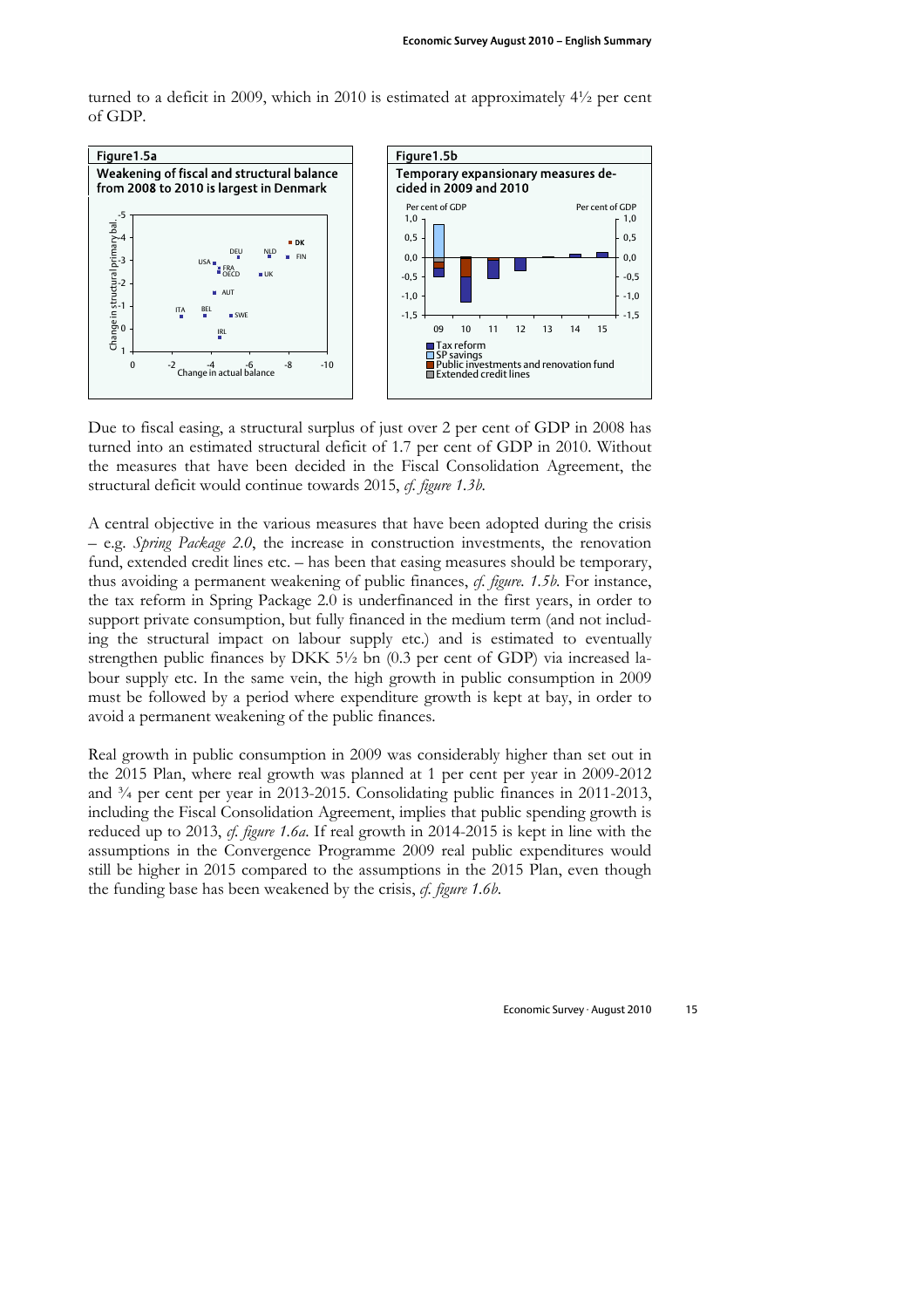

Source: Statistics Denmark and own estimates.

#### The consolidation challenge in Denmark and in the EU

The primary challenge in most Western countries is now to create confidence in fiscal policies and to ensure a recovery of public finances. This should be seen in light that monetary policy is expected to stay very supportive for some time.

When the "debt-turmoil" in European financial markets escalated this spring, investors sought refuge in the safest assets, and government bond yields have fallen considerably in countries with high fiscal credibility, including e.g. Denmark and Germany, *cf. table 1.2*. Mortgage rates have also fallen, to the benefit of home owners and other borrowers. The planned consolidation of public finances helps to maintain fiscal credibility, and provides better opportunities for future, temporary fiscal policy measures, if needed, without weakening the credibility or increasing interest rates visà-vis Germany.

Most EU countries, including Denmark, have entered the EU procedure for excessive deficit procedures (EDP) and have received recommendations from the EU to reduce the deficits. The EU's budget rules aim to secure a) healthy public finances that contribute to lower financing costs to the benefit of investments and growth, b) more fiscal room for manoeuvre during setbacks, and c) to underpin stable inflation expectations and central bank independence.

The consolidation needs are reinforced by the fact that not only are current structural deficits large in many countries, but public finances are under increasing strain from aging populations. According to recent calculations from the European Commission, the permanent improvement of public finances required to ensure longterm sustainability is approximately 6½ per cent of GDP on average for the EU countries, and in many countries the challenge is considerably higher, *cf. figure 1.7a*. With some exceptions, the countries that currently are running the largest deficits, typically also have the largest challenges in the longer term, *cf. figure 1.7b*.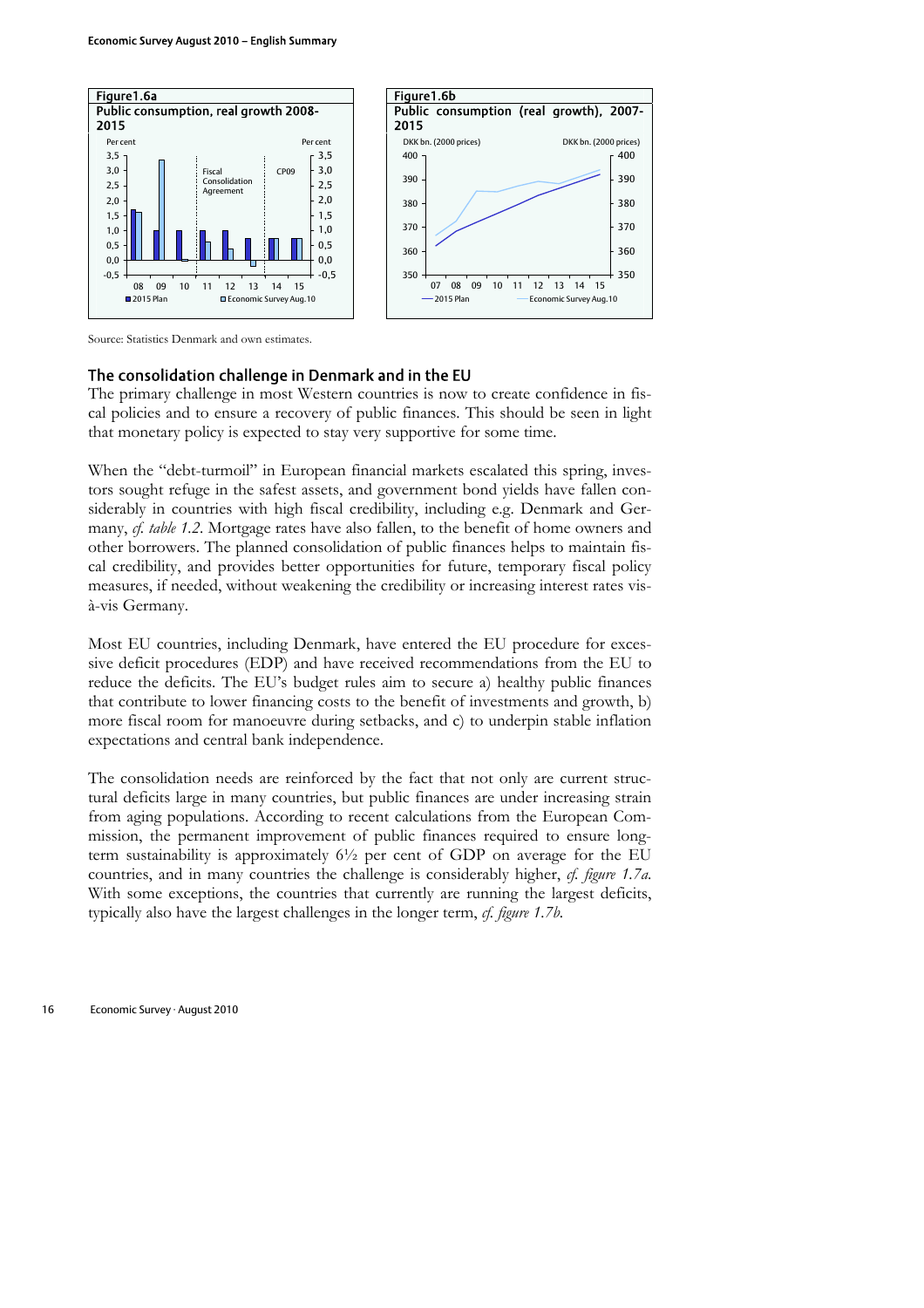| Table 1.2<br>Interest rate spread to Germany, 10 year government bonds |                       |               |                    |                                            |                               |
|------------------------------------------------------------------------|-----------------------|---------------|--------------------|--------------------------------------------|-------------------------------|
| <b>Basis points</b>                                                    | <b>Ultimo</b><br>2009 | May 7<br>2010 | Aug.<br>17<br>2010 | Chan-<br>ge sin-<br>ce ul-<br>timo<br>2009 | Chan-<br>ge<br>since<br>May 7 |
| <b>Denmark</b>                                                         | 36                    | 25            | 21                 | $-14$                                      | $-4$                          |
| <b>Netherlands</b>                                                     | 22                    | 20            | 19                 | $-3$                                       | $-1$                          |
| France                                                                 | 28                    | 42            | 38                 | 9                                          | $-4$                          |
| Belgium                                                                | 41                    | 70            | 65                 | 24                                         | $-5$                          |
| Italy                                                                  | 65                    | 147           | 142                | 77                                         | $-5$                          |
| Spain                                                                  | 65                    | 162           | 166                | 102                                        | $\overline{4}$                |
| Ireland                                                                | 154                   | 305           | 294                | 140                                        | $-12$                         |
| Portugal                                                               | 79                    | 347           | 278                | 198                                        | $-69$                         |
| Greece                                                                 | 239                   | 956           | 832                | 594                                        | $-124$                        |

Note: 100 basispoints equals 1 per cent.

Source: Reuters Ecowin.



Source: European Commission.

### Denmark's EU recommendation and required fiscal consolidation

In the middle of July, Denmark received the recommendation from the Council of EU's Economics and Finance Ministers (ECOFIN) to consolidate public finances. The recommendation – as assumed in the Convergence Programme 2009 and the *Economic Survey*, May *–* requires that Denmark reduces the fiscal deficit to below 3 per cent of GDP in 2013 at the latest, and ensures an average annual fiscal tightening of at least ½ per cent of GDP in the years 2011-2013. The recommendation is one of the mildest among the 24 member states that have received a recommendation.

In *Denmark's Convergence Programme 2009 (CP09)* it is estimated, that fulfilling this recommendation requires budget measures of DKK 24 bn (just under  $\epsilon$  3<sup>1</sup>/<sub>4</sub> bn), *cf. table 1.3*. This is to come from new initiatives, beyond the phasing-in of financing ele-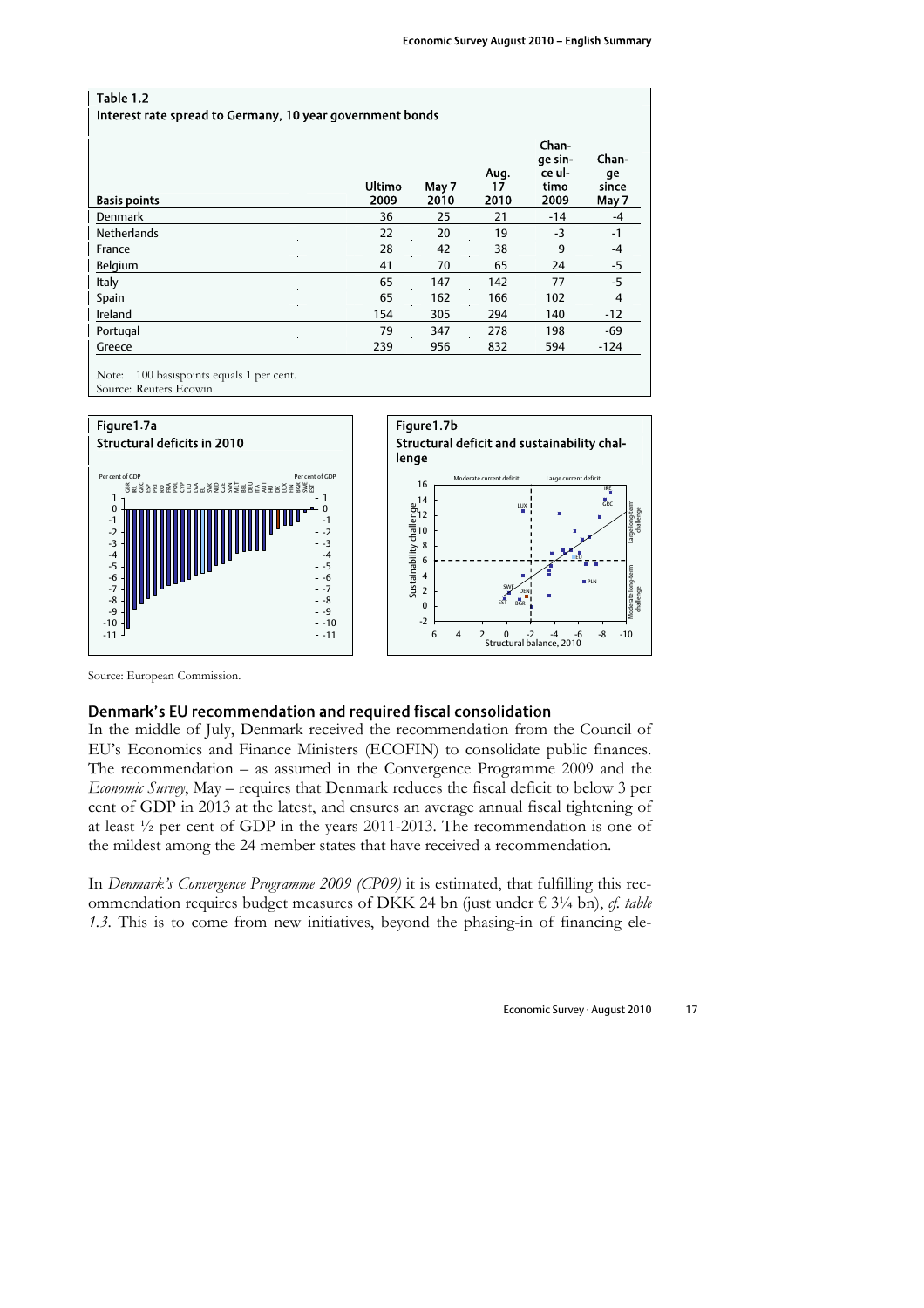ments of the tax reform as well as the normalisation of public investments from the high level in 2010.

| Table 1.3                   | Required consolidation measures to fulfil central targets (Convergence Programme 2009) |
|-----------------------------|----------------------------------------------------------------------------------------|
|                             | <b>Required consolidation measures</b>                                                 |
| EU-recommendation 2011-2013 | DKK 24 bn                                                                              |
| Structural balance in 2015  | DKK 31 bn                                                                              |

Note. The required measures for DKK 24 bn towards 2013 are estimated to strengthen the structural balance by some DKK 22 bn after effects on indirect tax revenue etc. The EU recommendation to strengthen the structural balance by 1½ per cent of GDP is estimated to require an improvement of 22 bn through new initiatives.

Fulfilling the EU recommendation up to 2013 is a major step to reach the key objective in the 2015 Plan of structural balance in 2015. Ensuring structural balance in 2015 requires new initiatives for a total of DKK 31 bn up to 2015.

The structural balance target in 2015 prevents continued debt accumulation and rising interest expenditures, which otherwise would weaken the ability to meet rising expenditures in notably health care, pensions, and elderly care as the number of elderly rises.



Source: Convergence Programme 2009.

Public finances are, however, subject to an underlying weakening after 2015, partly due to the demographic development with a rising share of elderly and fewer in the most active working ages and falling revenues from the North Sea activities in line with the depletion of the oil reserves. Even with fiscal balance in 2015, the deficit  $$ based on technical assumptions regarding fiscal polices after 2015 – will be in the order of 3 per cent of GDP in 2030-2040, *cf. figure 1.8a and Denmark's Convergence Programme 2009*.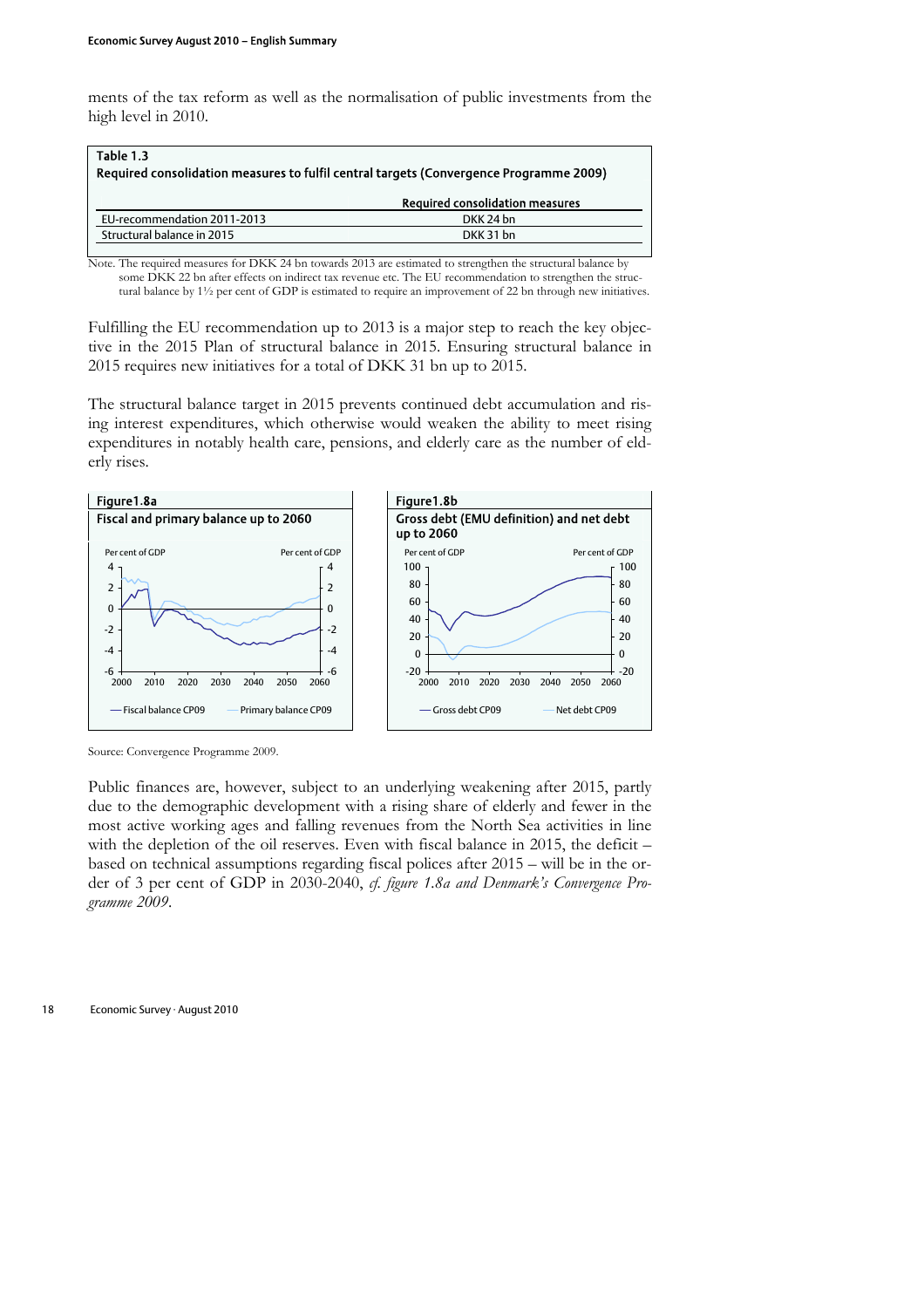After 2040-2050 the deficit and net debt falls back again, primarily due to the positive effects of the retirement reform in the Welfare Agreement, *cf. figure 1.8b*. In addition, some reversal in the demography occurs when the smaller cohorts from the 1970s and 1980s are retiring and larger young cohorts enter the labour market. The projection is technically sustainable, as the sustainability indicator is estimated at 0.2 per cent of GDP, but the projection illustrates that there are significant fiscal challenges in the coming decades, even when structural balance is achieved in 2015.

### Effects on activity from fiscal policy and interest rates

Of the total fiscal easing of approximately 4 per cent of GDP from 2008 to 2010, around one third is withdrawn in 2011 and another third is rolled back up to 2013 (measured by direct revenue effects).

Measured by the multiannual fiscal effects – that takes into account, that fiscal policy in a given year affects economic activity in the following years – fiscal policy in the years 2009-2011 is estimated to contribute approximately 2¼ per cent to the activity level in 2011, *cf. table 1.4*. Due to the consolidation of public finances the estimated contribution will gradually decline to an estimated  $\frac{3}{4}$  per cent of GDP in 2015.

The dampening effects from fiscal consolidation on GDP growth are therefore expected to occur after 2011. These dampening contributions have been estimated to around  $\frac{1}{4}$ - $\frac{1}{2}$  percentage point per year in 2012-2015.

| Table 1.4<br>Effects on economic activity from the economic policy etc. since 2008                                                                                                                                                                                                                                     |      |      |        |        |        |        |        |
|------------------------------------------------------------------------------------------------------------------------------------------------------------------------------------------------------------------------------------------------------------------------------------------------------------------------|------|------|--------|--------|--------|--------|--------|
|                                                                                                                                                                                                                                                                                                                        | 2009 | 2010 | 2011   | 2012   | 2013   | 2014   | 2015   |
| Multi-annual fiscal effect (GDP level)                                                                                                                                                                                                                                                                                 | 1.3  | 2.3  | 2.2    | 1.9    | 1.3    | 1.0    | 0.8    |
| Disbursion of SP etc. (GDP level)                                                                                                                                                                                                                                                                                      | 0.4  | 0.7  | 0.4    | 0.2    | 0.0    | 0.0    | $-0.1$ |
| Fiscal policy from 2009 and SP etc.                                                                                                                                                                                                                                                                                    | 1.7  | 3.0  | 2.6    | 2.1    | 1.3    | 1.0    | 0.8    |
| Changes in interest rates since 2008 (le-<br>vel)                                                                                                                                                                                                                                                                      | 0.5  | 2.0  | 3.2    | 2.7    | 1.9    | 1.1    | 0.3    |
| Total effect (level)                                                                                                                                                                                                                                                                                                   | 2.1  | 4.9  | 5.8    | 4.8    | 3.2    | 2.1    | 1.1    |
| Growth contribution                                                                                                                                                                                                                                                                                                    | 2.1  | 2.8  | 0.9    | $-1.0$ | $-1.6$ | $-1.2$ | $-1.0$ |
| of this, one-year fiscal effect (growth<br>contribution)                                                                                                                                                                                                                                                               | 1.3  | 0.6  | $-0.5$ | $-0.3$ | $-0.3$ | 0.1    | 0.0    |
| Memo<br>Average bond yield                                                                                                                                                                                                                                                                                             | 3.8  | 2.9  | 3.7    | 4.1    | 4.4    | 4.7    | 5.0    |
| The multi-annual effects are calculated as the effects on activity from fiscal policies etc. from (and in-<br>Note:<br>cluding) 2009. The calculation does not include potential effects on interest rates from fiscal policy.<br>Due to rounding the total may differ from the sum of the contributions in the table. |      |      |        |        |        |        |        |

The estimated effects from fiscal policy should be seen in light of the fall in interest rates since 2008. Fiscal policies, together with the fall in interest rates since 2008, are expected to contribute to activity growth in 2011 by around 0.9 per cent. This esti-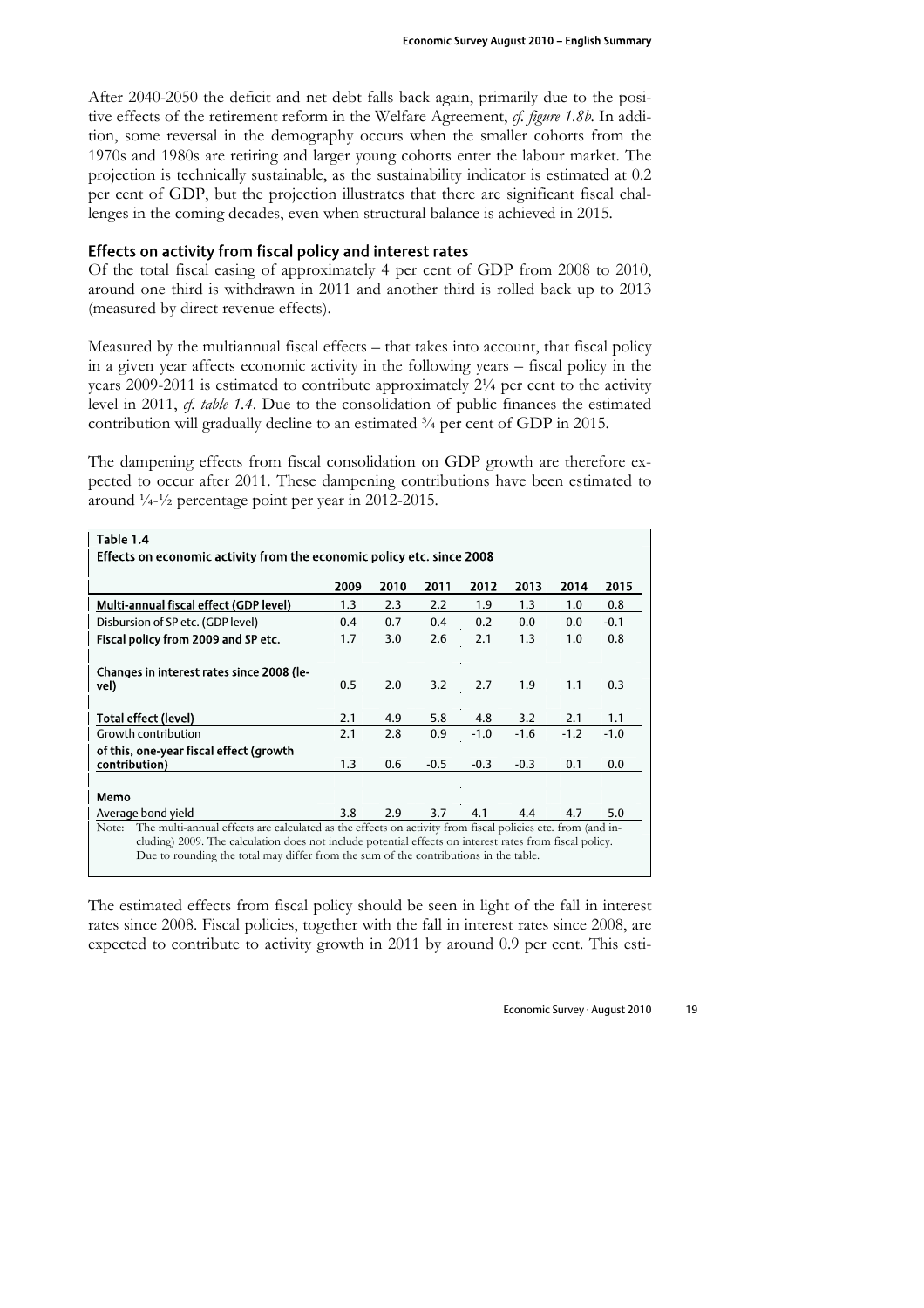mate includes the negative activity-impact due to the fiscal contraction in 2011. However, the multiannual effects of fiscal policy and interest rate changes are more uncertain than the first-year fiscal effect.

From 2011, monetary policy is expected to tighten gradually and interest rates are eventually expected to rise in line with a gradual normalisation of cyclical conditions in the euro area and abroad. The rising interest rates and the assumed fiscal consolidation may dampen economic growth by an estimated 1¼ per cent per year on average. The monetary policy tightening depends on cyclical developments and may occur at a faster pace if fiscal consolidation is not implemented in the countries.

| Table 1.5                                                                                                                                                                                                   |      |      |      |      |      |      |      |
|-------------------------------------------------------------------------------------------------------------------------------------------------------------------------------------------------------------|------|------|------|------|------|------|------|
| Employment effects from the economic policy etc. from 2009                                                                                                                                                  |      |      |      |      |      |      |      |
|                                                                                                                                                                                                             |      |      |      |      |      |      |      |
| 1,000 persons                                                                                                                                                                                               | 2009 | 2010 | 2011 | 2012 | 2013 | 2014 | 2015 |
| <b>Fiscal policy</b>                                                                                                                                                                                        | 23   | 45   | 52   | 48   | 32   | 20   | 10   |
| SP and private pension accounts                                                                                                                                                                             | 4    | 10   | 10   |      |      | -1   | $-3$ |
| Fiscal policy and SP etc.                                                                                                                                                                                   | 27   | 55   | 62   | 55   | 34   | 16   | 4    |
| <b>Changes in interest rates since 2008</b>                                                                                                                                                                 |      |      |      |      |      |      |      |
| (level)                                                                                                                                                                                                     | 6    | 31   | 60   | 68   | 57   | 35   | 12   |
| <b>Total effect (level)</b>                                                                                                                                                                                 | 33   | 86   | 122  | 123  | 91   | 54   | 19   |
| Note: The multiannual employment effects are calculated as the effects on activity from fiscal policies etc.<br>and lower interest rates from (and including) 2009. The effects are subject to uncertainty. |      |      |      |      |      |      |      |
|                                                                                                                                                                                                             |      |      |      |      |      |      |      |

The total employment effects from fiscal policy and lower interest rates are (with uncertainty) estimated to be in the order of 85,000 persons in 2010 and 120,000 persons in 2011. In line with the expected consolidation of fiscal policies and normalisation of interest rates, the estimated effect gradually declines to 15-20,000 persons in 2010, *cf. table 1.5*. This implies that the estimated contribution to activity and employment from the extraordinary and temporary monetary and fiscal measures in 2009 and 2010 is largely phased out by 2015.

### Domestic demand

Due to temporary tax cuts, high annual adjustment of public transfer rates and the rather steep fall in interest rates, household *real disposable income4*is expected to grow by almost 6 per cent in 2010, despite the fall in the labour force and employment. The income growth is to a large extent a result of the economic policy. The estimated income growth in 2010 has been revised upwards by 1¼ per cent compared to the May Survey, especially due to lower interest rates. Real household incomes are expected to grow further in 2011 by 2½ per cent due to low interest rates and a stabilisation of the labour market.

The significant rise in household income, together with renewed growth in house hold wealth due to higher share prices and a moderate rise in prices of owner-

<span id="page-13-0"></span><sup>&</sup>lt;sup>4</sup> The adjusted income for households.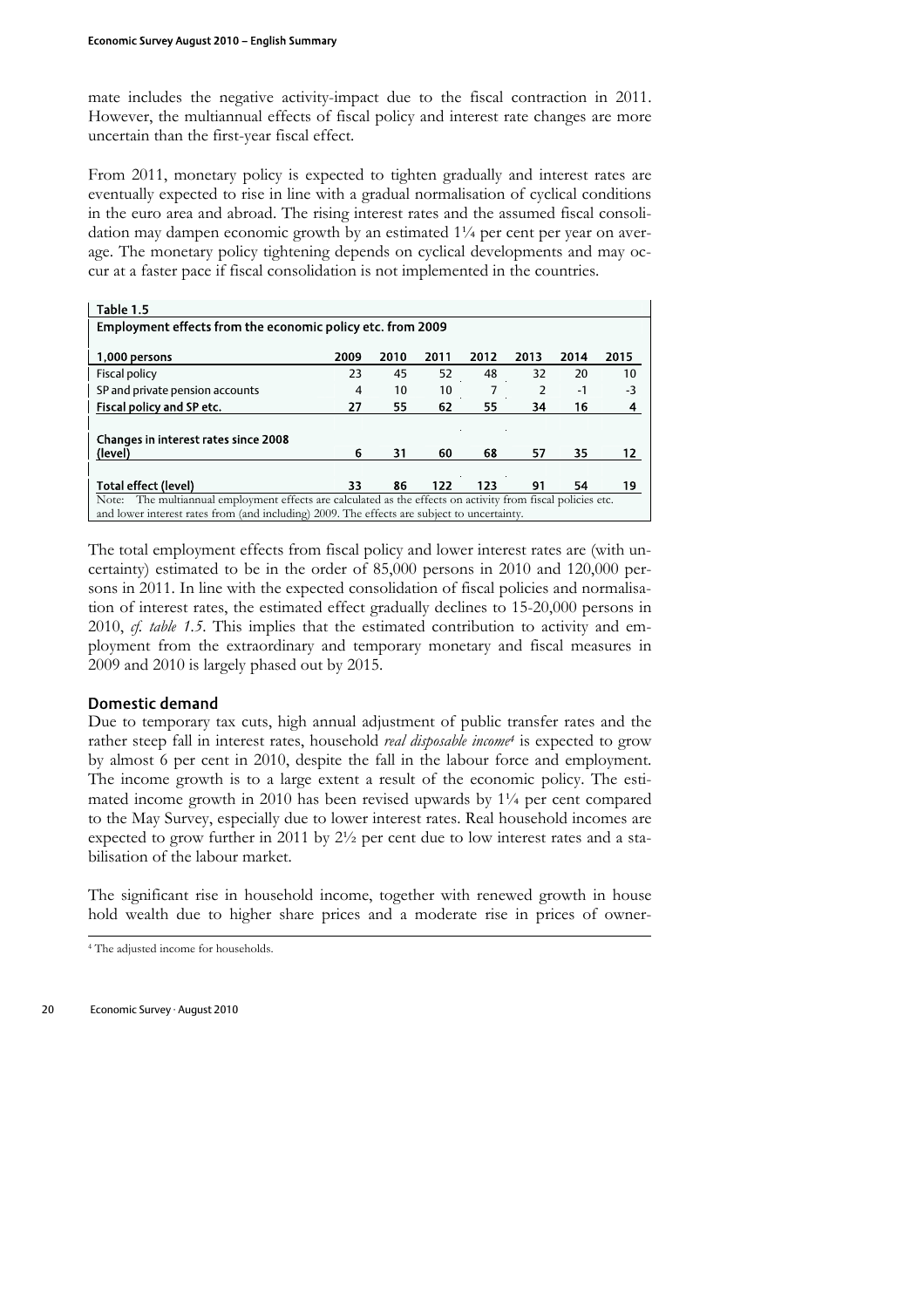occupied dwellings, is expected to lead to real growth in *private consumption* by 2½ per cent in 2010, continuing the growth in private consumption since the middle of 2009.

In 2011 private consumption is expected to continue growing by  $2\frac{1}{4}$  per cent, since the increase in the savings rate is expected to stop. Compared to the May Survey, growth in private consumption has been revised slightly downwards. Estimated growth in households' real disposable incomes in 2011 has been adjusted downwards by ¼ percentage point.

The average household is quite well consolidated. The level of total *net assets* by the end of 2009 is in line with the level at the beginning of 2005, and the average "directly owned" net assets per household (calculated as assets in owner-occupied dwellings and financial net assets excluding pensions) is around DKK 900,000 (close to  $\epsilon$  121,000). Including private pension savings average net assets are DKK 1.3 million (just under  $\in$  175,000).

The housing market stabilised in the second half of 2009 and the *price of single-family houses* are expected to rise moderately by  $\frac{3}{4}$  per cent in 2010 and 2 per cent in 2011 after dropping by some 14 per cent in 2009, *cf. figure 1.9a*. In 2011, the level of wagedeflated housing prices will be close to the historical average and the level ten years ago.

| Table1.6                             |         |                       |        |         |         |        |         |  |  |
|--------------------------------------|---------|-----------------------|--------|---------|---------|--------|---------|--|--|
| Use and supply of goods and services |         |                       |        |         |         |        |         |  |  |
|                                      | 2009    | 2006                  | 2007   | 2008    | 2009    | 2010   | 2011    |  |  |
|                                      | DKK bn  | Real growth, per cent |        |         |         |        |         |  |  |
| Private consumption                  | 817.6   | 3.6                   | 2.4    | $-0.2$  | $-4.6$  | 2.5    | 2.2     |  |  |
| Public consumption                   | 496.4   | 2.8                   | 1.3    | 1.6     | 3.4     | 0.0    | 0.6     |  |  |
| Public investment                    | 33.9    | 16.6                  | $-3.3$ | $-2.9$  | 12.4    | 25.9   | $-13.5$ |  |  |
| Residential construction             | 83.6    | 9.6                   | 3.4    | $-14.2$ | $-18.1$ | $-8.3$ | 1.5     |  |  |
| <b>Fixed business investment</b>     | 191.5   | 16.5                  | 3.3    | $-0.1$  | $-13.9$ | $-8.2$ | 5.0     |  |  |
| Stock building (growth contr.)       | $-18.8$ | $-0.3$                | $-0.3$ | 0.3     | $-2.0$  | 1.0    | 0.4     |  |  |
| Total domestic demand                | 1,603.7 | 5.2                   | 1.9    | $-0.5$  | $-6.2$  | 1.4    | 2.0     |  |  |
| <b>Exports</b>                       | 785.2   | 9.0                   | 2.2    | 2.4     | $-10.2$ | 3.0    | 3.9     |  |  |
| of which manufactures                | 329.9   | 4.7                   | 3.1    | 1.3     | $-13.7$ | 4.0    | 4.5     |  |  |
| <b>Total demand</b>                  | 2,388.9 | 6.5                   | 2.0    | 0.5     | $-7.7$  | 2.0    | 2.6     |  |  |
| Imports                              | 726.5   | 13.4                  | 2.6    | 3.3     | $-13.2$ | 3.2    | 4.4     |  |  |
| of which goods                       | 459.9   | 11.5                  | 1.8    | 0.7     | $-15.0$ | 3.0    | 4.0     |  |  |
| Gross domestic product               | 1,662.4 | 3.4                   | 1.7    | $-0.9$  | $-4.7$  | 1.4    | 1.8     |  |  |
| Gross value added                    | 1,426.6 | 3.2                   | 1.8    | $-0.5$  | $-4.0$  | 1.3    | 1.8     |  |  |
| of which in private                  |         |                       |        |         |         |        |         |  |  |
| non-agricultural sector              | 908.9   | 4.7                   | 2.8    | $-1.0$  | $-6.8$  | 2.2    | 2.8     |  |  |
| GDP per capita (DKK 1,000)           | 301.0   | 3.0                   | 1.2    | $-1.5$  | $-5.2$  | 1.1    | 1.5     |  |  |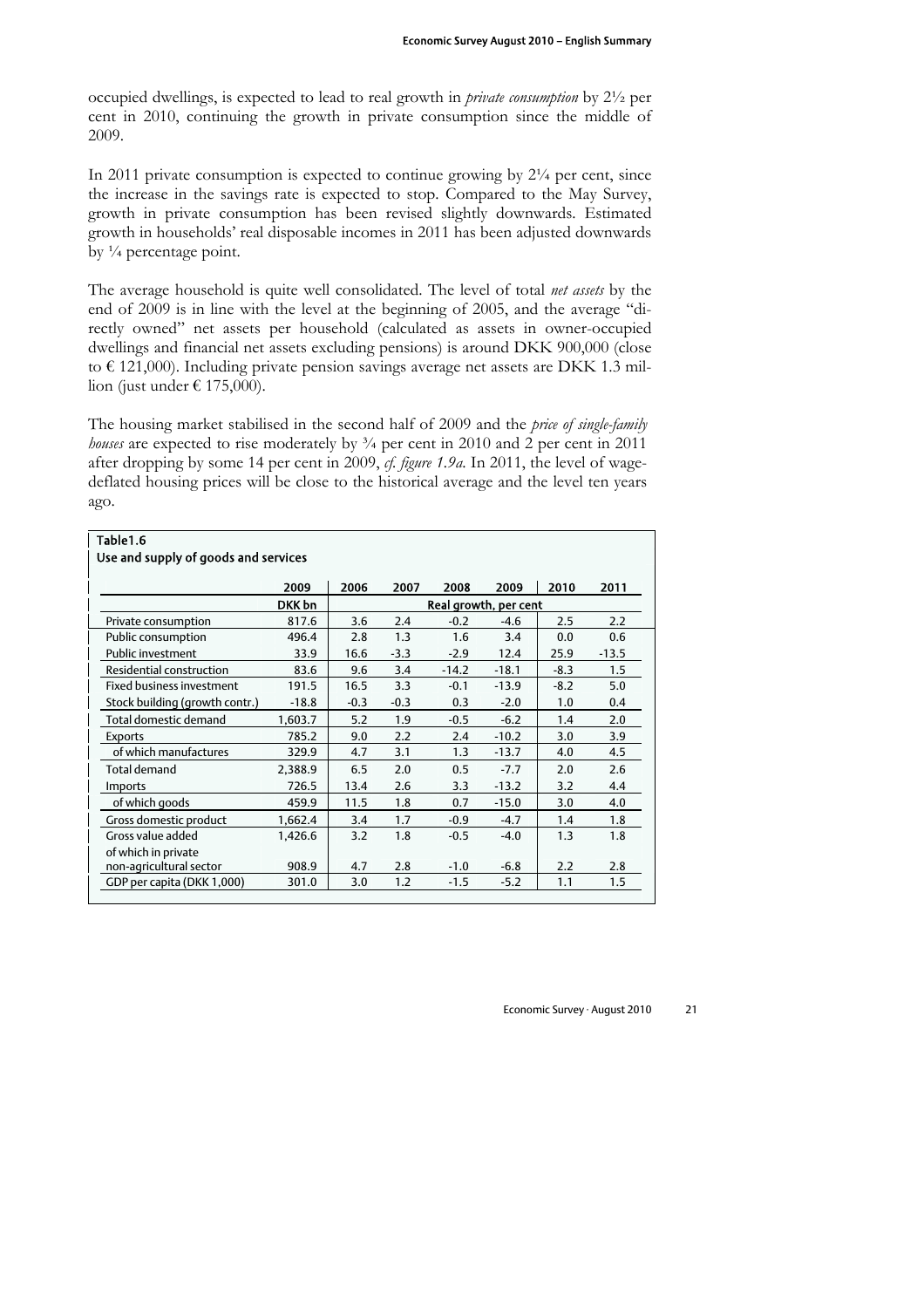Announced foreclosures have been rising since the beginning of 2007, but the level is still low by historical standards and in recent months the increase has levelled off.

*Residential investments* are expected to fall by 8¼ per cent in 2010 in continuation of the double-digit drops in the two previous years, *cf. figure 1.9b*. The stabilisation in the housing market and low interest rates are expected to lead to moderate growth in residential investments by 1½ per cent in 2011.

In 2007, residential investments reached a historical high level of almost 7 per cent of GDP. Despite dropping significantly in recent years, the level of residential investment as a share of GDP is not lower than in years up to 2003, *cf. figure 1.10a*. The level of housing repairs is at a higher level now than back then, while the construction of new houses, which is particularly sensitive to cyclical conditions and house prices, is at a lower level.



*Fixed business investments* are expected to contract by  $8\frac{1}{4}$  per cent in 2010 after falling by 14 per cent in 2009, *cf. figure 1.10b*. The slowdown of the adjustment in investments is to be seen in light of a turnaround in production. In this vein, and due to continued low interest rates and a gradual normalisation of financial markets, business investments are expected to grow by just over 5 per cent in 2011. The estimated fall in business investments in 2010 has been revised from -3 per cent in the May Survey, primarily in light of the national account data for the 1st quarter.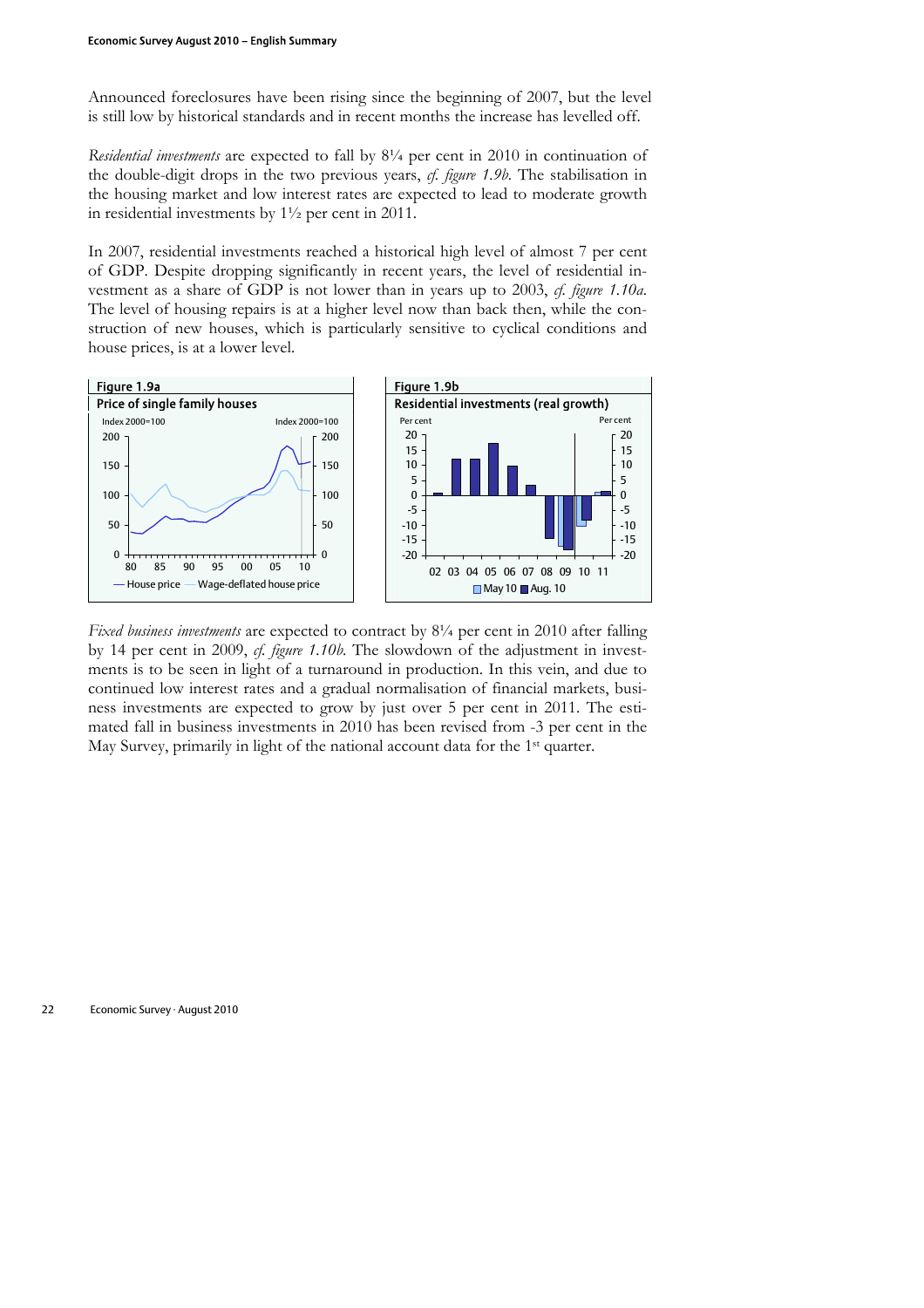

The reduction of inventories declined sharply in the second half of 2009, and growth contributions from the inventory cycle are expected to be quite significant in the short term. Inventories are expected to contribute to GDP growth by 1 per cent in 2010, following a very large negative contribution in 2009 of 2 per cent. In 2011, when stock building is expected to turn positive, the contribution to GDP growth is expected to decline to almost  $\frac{1}{2}$  per cent. The change in inventories, however, partly reflects changes in import inventories. Taking this into account, the actual contribution to GDP growth is somewhat less.

*Public consumption expenditures* are estimated to be constant (in real terms), down by <sup>3</sup>/4 percentage point compared to the May survey. This is due to a higher level than expected in 2009 – where real growth is now recorded at 3½ per cent, compared to an estimated 2½ per cent in the version of the National Accounts that was available in May. The estimated level of public consumption expenditures in current prices in 2010 is kept unchanged compared to the May survey.

In 2011, public consumption is expected to grow by just over ½ per cent due to the agreements made on the economy in municipalities and regions, as well as the proposed budget, including the *Fiscal Consolidation Agreement*. Public consumption in 2011 has been revised upwards by ½ percentage point compared to the May survey, and is financed inter alia by savings in public transfers by way of the Fiscal Consolidation Agreement.

*Public investments* are estimated to grow in real terms by 25 per cent in 2010 following an expansion of 12½ per cent in 2009. This reflects the growth supportive measures, which include strengthened maintenance of national roads, moving forward of maintainance of hospitals, and energy efficiency measures in national buildings.

In 2011, growth in public investments is technically -13½ per cent following the high planned level in 2010. Despite the assumed drop in 2011, the level of public investments will still be 22 per cent higher than in 2008.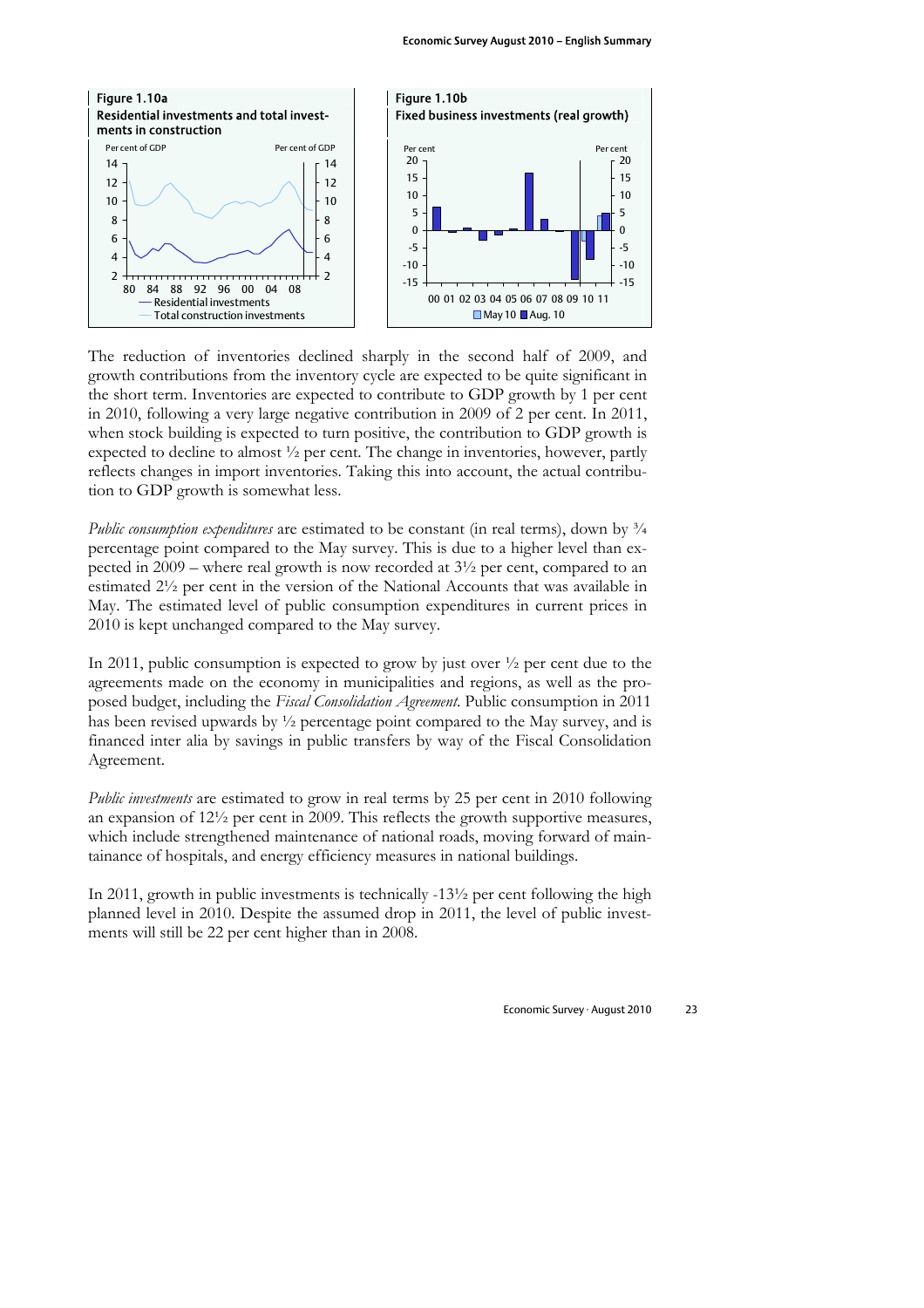The projections above imply that *total domestic demand* will grow by 1½ per cent in 2010 and 2 per cent in 2011, after falling by 6¼ per cent in 2009.

#### Foreign trade and the current external account

*Global GDP growth* is now expected at around  $4\frac{1}{2}$  per cent in 2010 and  $4\frac{1}{4}$  per cent in 2011, which is ½ and ¼ percentage point higher than in the May survey.

In 2010 and 2011, high growth rates are expected especially in China and other Asian economies (except Japan). In Denmark's major export markets – such as the euro area and the rest of the  $EU - GDP$  is expected to grow by  $1\frac{1}{4}$  per cent in 2010 and by 1¾ per cent in 2011 after a drop by more than 4 per cent in 2009.

*Market growth* for Danish manufactures is expected at around 5<sup>1</sup>/4 per cent in 2010, rising to 5¾ per cent in 2011, after a drop of 10¾ per cent in 2009, *cf. table 1.5*. Export market growth has thus been revised upwards by  $1\frac{1}{2}$  percentage point compared to the May survey. This is to some extent due to the upward revision of GDP growth in Sweden in 2010 from 1¾ per cent in May to 3½ per cent.

*Wage competitiveness* – measured by the difference in wage growth in Denmark and in Danish export markets adjusted for exchange rate developments – is expected to improve considerably in 2010 due to the lower effective exchange rate, and then to stay almost unchanged in 2011 following a significant weakening in previous years. Wage growth is still expected to be slightly higher than abroad.

In light of developments in export markets and wage competitiveness, manufacturing exports are expected to rise by 4 per cent in 2010 and 4½ per cent in 2011, after an almost 14 per cent drop in 2009. The estimates imply a further loss of export market shares in both years, following a quite large loss of market shares in 2009. The estimated growth in manufacturing exports in 2010 has been revised upwards by 2 percentage units compared to the May survey.

Services and agricultural exports are also expected to grow in 2010 and 2011 after falling in 2009. Energy exports are estimated to fall by around 5-10 per cent in both years, as in 2008-09, reflecting lower energy production in the North Sea.

Total exports of goods and services are thus estimated to grow by 3 per cent in 2010 and 4 per cent in 2011 after falling by just over 10 per cent in 2009, *cf. figure 1.11a*. Compared to the May survey, estimated export growth in 2010 has been revised upwards by 1½ percentage point.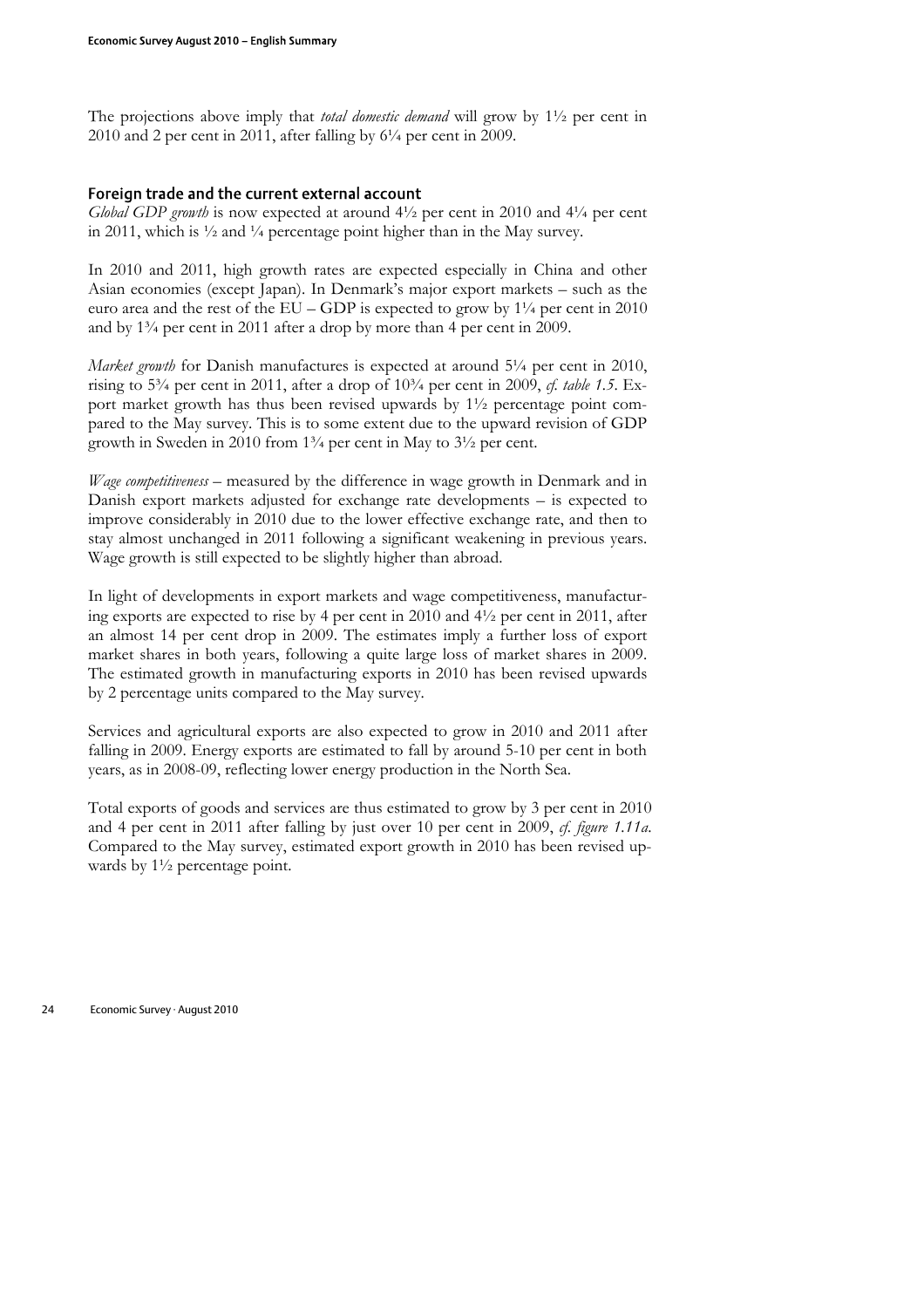#### Economic Survey August 2010 – English Summary



Together with the estimates for domestic demand, the estimated export growth implies that *total* demand will grow by 2 per cent in 2010 and 2½ per cent in 2011, after falling 7¾ per cent in 2009.

The turnaround in demand is expected to imply that *imports* will grow by 3¼ per cent in 2010 and by 4½ per cent in 2011, after falling by just over 13 per cent in 2009, *cf. figure 1.11b*.

*Terms of trade* (goods and services) is expected to improve by  $\frac{1}{2}$  pct. in 2010 after a similar deterioration in 2009. In 2011, terms of trade are expected to be unchanged.

The current account surplus is expected at around DKK 62 bn (3½ per cent of GDP) in both 2010 and 2011, *cf. figure 1.12a*, following a surplus of close to DKK 66 bn in 2009. The estimates for 2010 and 2011 have been revised up by just over DKK 15 bn compared to the May survey due to higher export growth and improved terms of trade.



Due to the continued current account surplus, net foreign assets are expected to increase to DKK 245 bn (almost 14 per cent of GDP) by the end of 2011, compared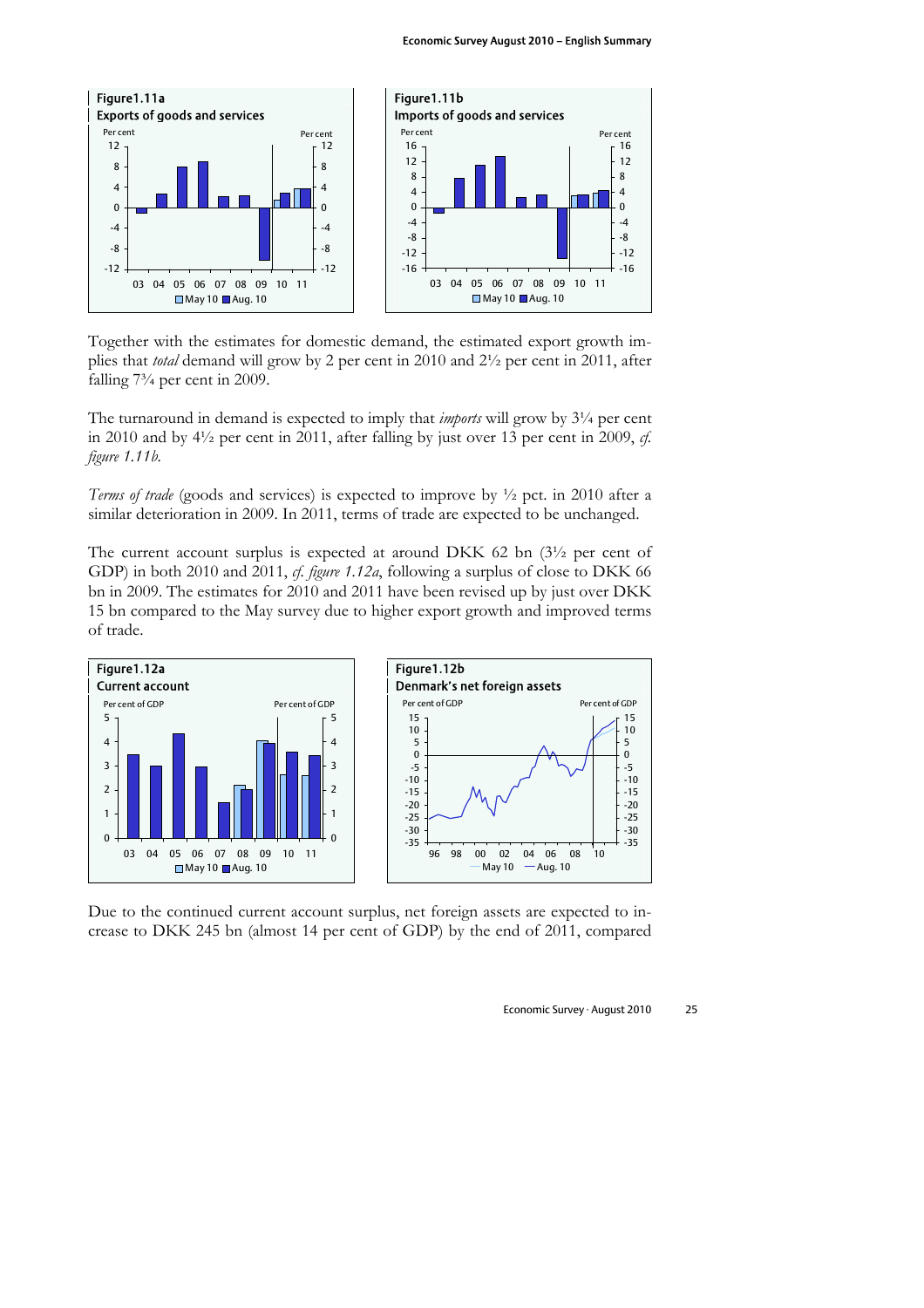to DKK 100 bn by the end of 2009, *cf. figure 1.12b*. The estimate is uncertain since revaluations can have a significant impact on the net debt numbers.

### Labour market

Private employment fell by 110,000 persons (5¼ per cent of the labour force) in 2009 compared to 2008.[5](#page-19-0)

The turnaround in production is eventually expected to bring the fall in employment to a halt. Due to the rather steep fall during 2009, private employment is expected to fall by 86,000 persons in 2010 compared to 2009. That is 8,000 more than estimated in the May survey. Since production has been growing since the 2nd quarter of 2009, this implies a quite strong recovery in *productivity* in 2010.

Private employment is expected to grow moderately in 2011, and the annual average is projected to be 1,000 persons higher than in 2010. Productivity growth is expected to be a bit higher than normal.

*Public employment* rose by around 17,000 persons in 2009[.6](#page-19-1) Following the cyclical downturn it has become easier to recruit, and fewer public employees apply for vacancies in the private sector. In 2010 and 2011, public employment is assumed to rise by a couple of thousand persons each year, in line with the muted rise in public consumption.

Total employment is expected to fall by 84,000 persons in 2010 (around 3 per cent of the labour force) and a small increase of 2,000 persons is projected in 2011, *cf. figure 1.13a*.

The *labour force* fell by 46,000 persons or 1½ per cent in 2009. For 2010 as a whole, the labour force is estimated to fall by another 60,000 persons. This is 20,000 more than estimated in May.

The drop in the labour force in 2009-2010 amounts to a bit more than half of the fall in employment, which is a higher number than in earlier downturns. The significant fall in the labour force mainly reflects fewer foreign workers and commuters as well as increased influx into education among young people. Structurally, the labour force is reduced due to the demographic transition.

26 Economic Survey · August 2010

 $\overline{a}$ 

<span id="page-19-1"></span><span id="page-19-0"></span>

<sup>5</sup> All numbers for employment and labour force are excluding persons on leave. 6 The relatively large rise in public employment excluding leave in 2009 is to be seen in light of public sector strikes in the 2nd quarter of 2008 that led to lower estimates (by just over 5,000 persons) for public employment in the national accounts for 2008 as a whole.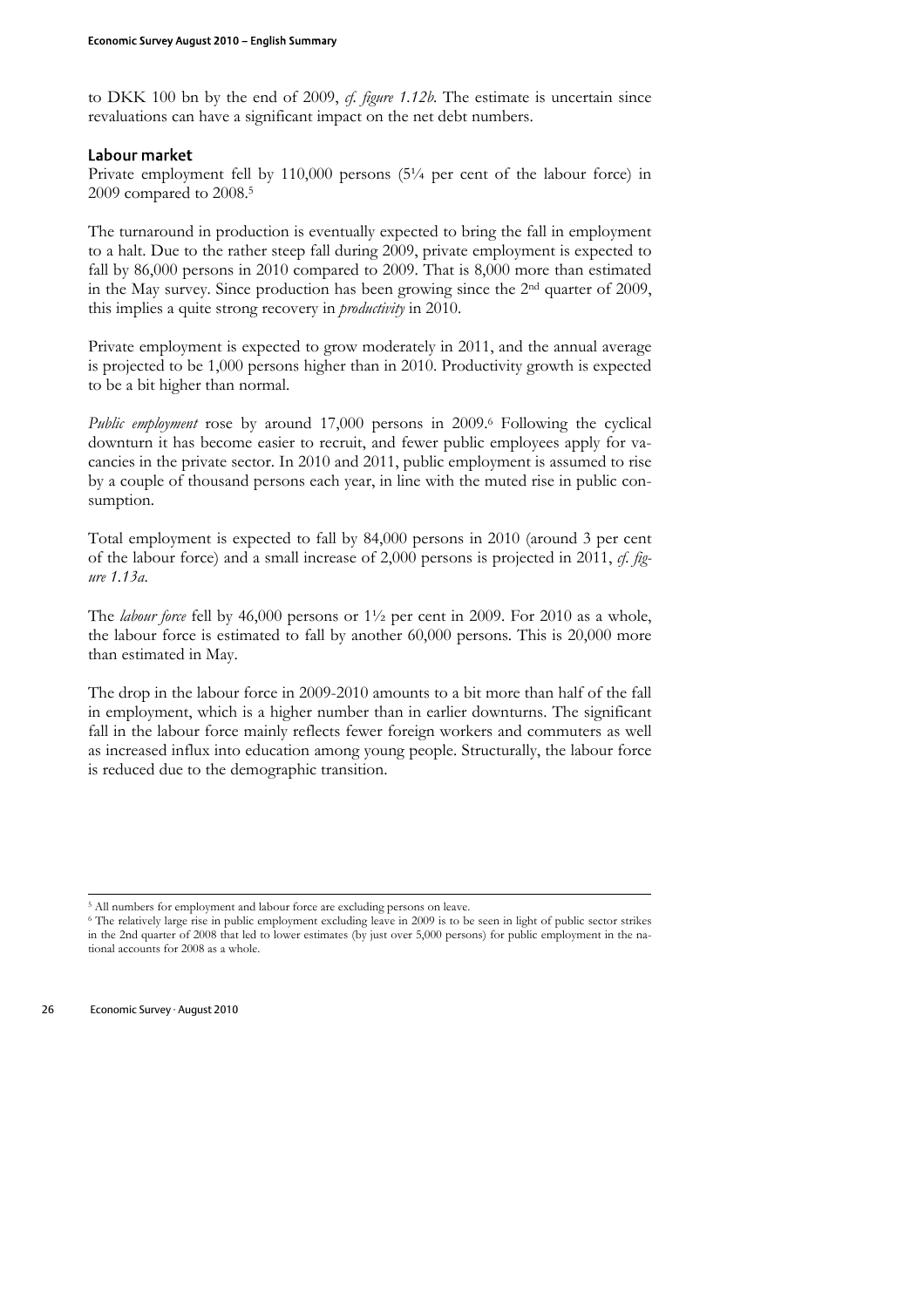#### Economic Survey August 2010 – English Summary



As for employment, the fall in the labour force is expected to come to an end during 2010, and in 2011 the improved cyclical condition is expected to lead to a rise in the labour force by 6,000 persons.

These estimates for employment and labour force (and the number of people in activation schemes) imply a rise in (registered) unemployment from 98,000 persons in 2009 to 121,000 persons in 2010 (4¼ per cent of the labour force), *cf. figure 1.13b*. Compared to the May survey the estimate for 2010 has been revised downwards by 9,000 persons. In 2011, a small rise in average unemployment to 125,000 persons (4.4 per cent of the labour force) is expected. Including people in activation schemes, gross unemployment is expected at 171,000 persons in 2010 (6.0 per cent of the labour force) and 177,000 persons in 2011 (6.2 per cent of the labour force).

Unemployment (registered) reached the estimated structural unemployment level in the autumn of 2009. Going forward, unemployment is set to stay above the structural level by the end of 2011, but closer to the structural level than estimated in May.

## Wages and prices

 $\overline{a}$ 

In light of the new collective agreements and the available wage statistics *hourly wages* in the *private* sector are expected to increase by 2.2 per cent in 2010, compared to 3 per cent in 2009 and 4.6 per cent in 2008, *cf. figure 1.14a*[7.](#page-20-0) In 2011 wage growth is expected to increase slightly to 2.4 per cent.

Compared to the May survey the estimated wage growth has been revised upward by 0.2 percentage points in 2010 and 0.3 percentage points in 2011. This reflects primarily the downward adjustment of unemployment, and higher capacity utilization in manufacturing than previously expected.

<span id="page-20-0"></span><sup>7</sup> Hourly wages excluding inconvenience premium according to StrukturStatistik from the Confederation of Danish Employers (DA).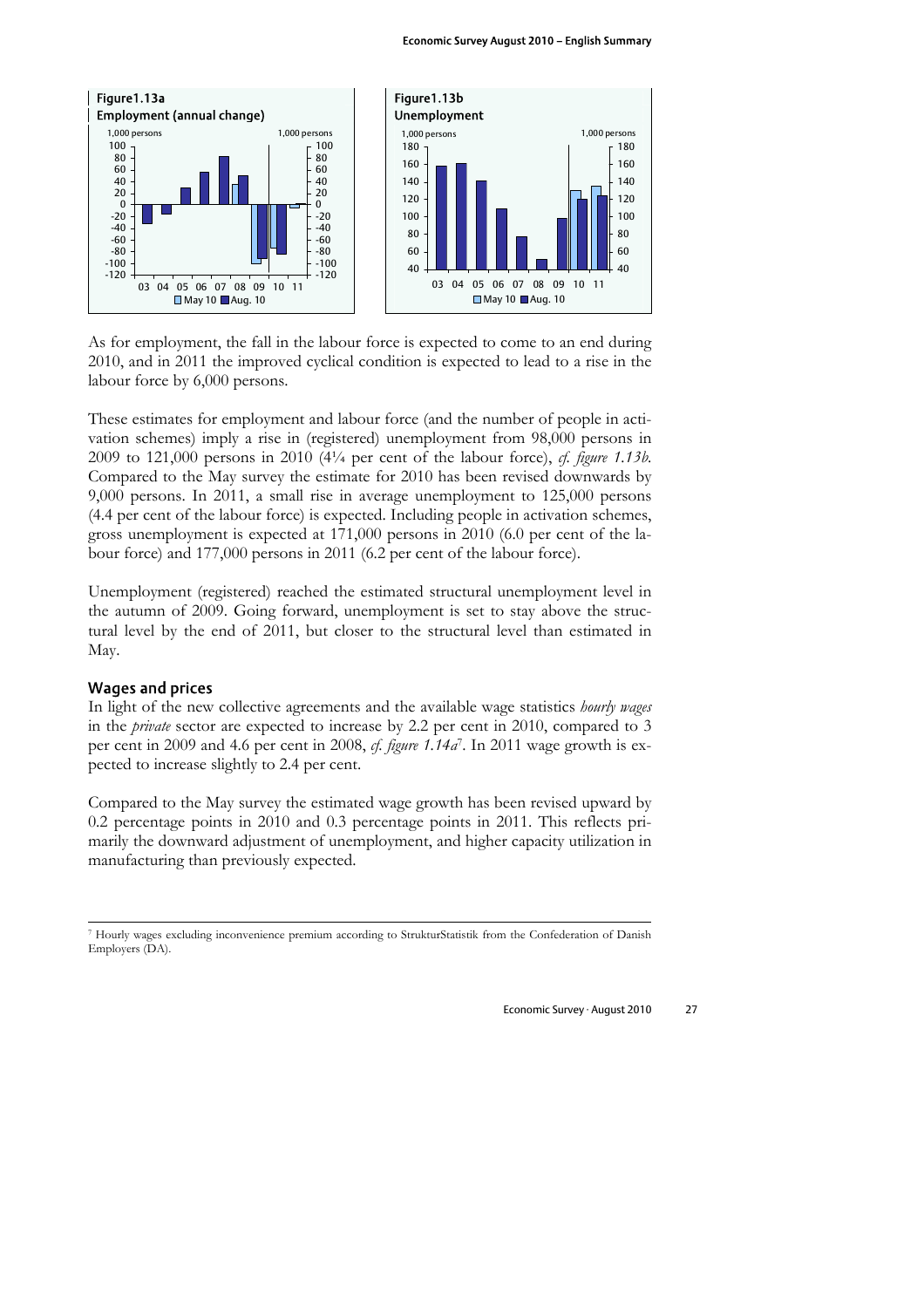The estimates imply that wage growth is still higher than in Danish export markets. The fall in the effective exchange rate, to some extent due to the rise in US dollars, leads to improved competitiveness, following a sizeable deterioration in previous years.



*Public* sector wage growth is expected at 3 per cent in 2010 in light of the collective agreements, following a wage increase of 5 per cent in 2009. In 2011 when collective agreements are to be renegotiated, wages have technically been assumed to rise by ½ per cent. This reflects the moderate wage growth in the private sector, which affect public sector wages with a certain lag through the so-called regulation-mechanism in public sector wage agreements.

C*onsumer price inflation* is estimated at 2.2 per cent in 2010, after 1.3 per cent in 2009, *cf. figure 1.14b*. Inflation has increased mainly due to higher energy prices and an increase in indirect taxes as part of the 2010 tax reform. In 2011 consumer prices are expected to rise by 1.7 per cent, partly due to lower contributions from indirect taxes and energy. Since June 2008, inflation has been higher in Denmark than in the euro area.

Compared to the May survey, the estimated inflation for both 2010 and 2011 has been revised downwards by 0.1 percentage point, primarily due a smaller rise in oil prices than expected.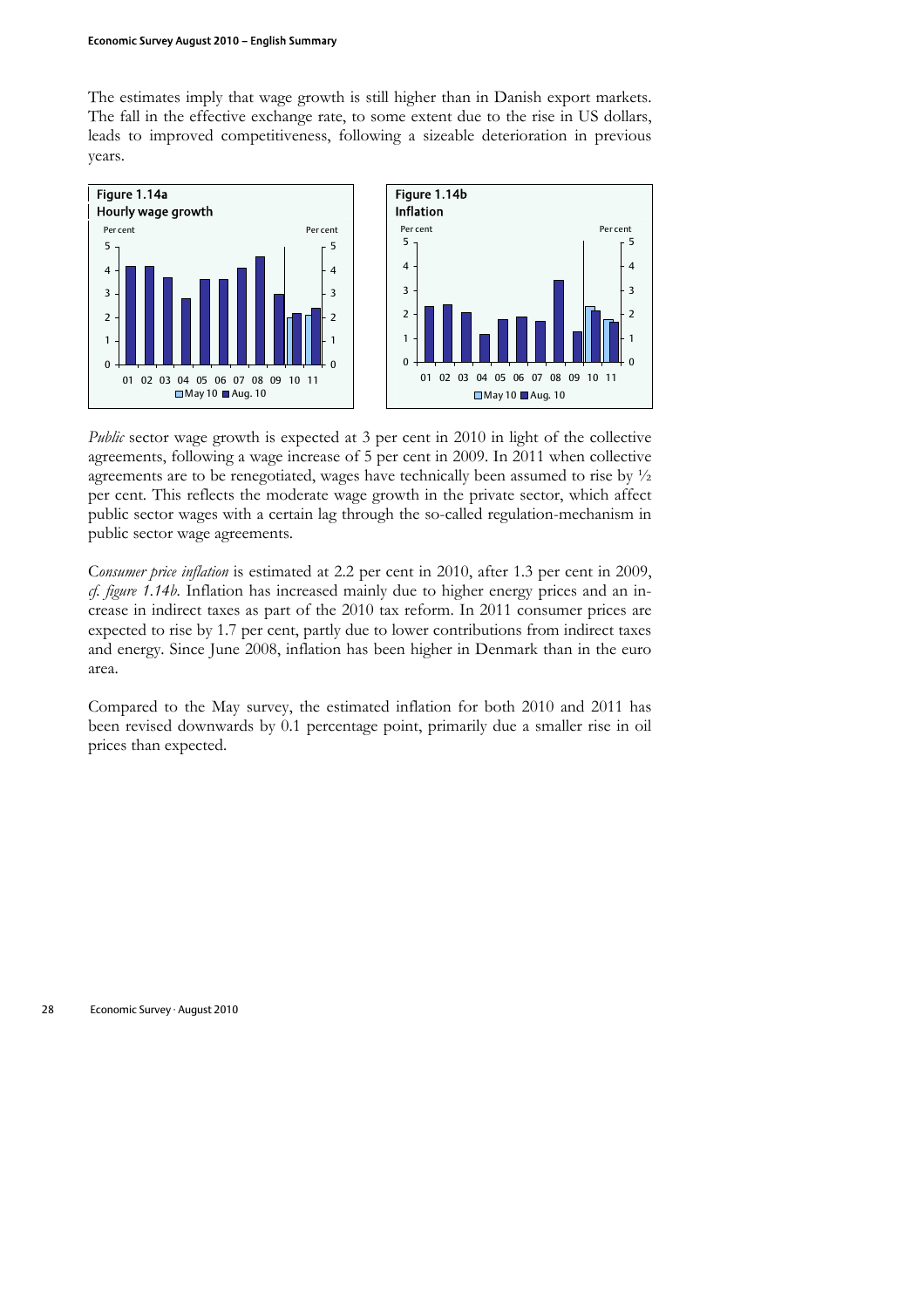| Key figures for the Danish economy                                                            |              |              |              |              |              |              |
|-----------------------------------------------------------------------------------------------|--------------|--------------|--------------|--------------|--------------|--------------|
| Percentage change from previous year                                                          | 2006         | 2007         | 2008         | 2009         | 2010         | 2011         |
| <b>Real GDP</b>                                                                               | 3.4          | 1.7          | $-0.9$       | $-4.7$       | 1.4          | 1.8          |
| Trade-weighted GDP abroad                                                                     | 3.2          | 2.8          | 1.3          | $-0.4$       | 1.8          | 2.1          |
| Export markets, Danish manufactures                                                           | 8.9          | 8.3          | 1.6          | $-10.7$      | 5.3          | 5.8          |
| International competitiveness                                                                 | $-1.4$       | $-3.5$       | $-3.7$       | $-3.8$       | 2.9          | 0.1          |
| Export of manufactures, volume                                                                | 4.7          | 3.1          | 1.3          | $-13.7$      | 4.0          | 4.5          |
| Hourly wages                                                                                  | 3.6          | 4.1          | 4.6          | 3.0          | 2.2          | 2.4          |
| Consumer price index                                                                          | 1.9          | 1.7          | 3.4          | 1.3          | 2.2          | 1.7          |
| Price index for single-family houses                                                          | 21.6         | 4.9          | $-3.7$       | $-13.8$      | 0.8          | 2.0          |
| Merchandise export prices                                                                     | 4.4          | 1.9          | 6.9          | $-6.2$       | 3.7          | 2.2          |
| Merchandise import prices                                                                     | 3.5          | 2.8          | 6.5          | $-9.2$       | 3.4          | 2.4          |
| Merchandise terms of trade                                                                    | 0.8          | $-0.9$       | 0.4          | 3.2          | 0.3          | $-0.2$       |
| Productivity, priv. non-agricult. sector                                                      | 1.9          | 0.0          | $-3.3$       | $-0.8$       | 5.9          | 2.7          |
| Real disposable income of households <sup>1)</sup>                                            | 3.0          | 0.0          | 0.1          | 0.9          | 5.9          | 2.5          |
| Labour market                                                                                 |              |              |              |              |              |              |
| Labour force (thousands)                                                                      | 2,893        | 2,944        | 2,968        | 2,921        | 2,861        | 2,867        |
| Employment (thousands)                                                                        | 2,783        | 2,866        | 2,916        | 2,823        | 2,740        | 2,742        |
| Of which in private sector                                                                    | 1,958        | 2,043        | 2,103        | 1,993        | 1,907        | 1,908        |
| in public sector                                                                              | 826          | 823          | 813          | 830          | 833          | 834          |
| Percentage change in total empl.                                                              | 2.1          | 3.0          | 1.7          | $-3.2$       | $-3.0$       | 0.1          |
| Unemployment (thousands)                                                                      | 109          | 78           | 52           | 98           | 121          | 125          |
| Unemployment rate (per cent)                                                                  | 3.8          | 2.7          | 1.7          | 3.4          | 4.2          | 4.4          |
| Unemployment rate. EU-def. (per cent)                                                         | 3.9          | 3.8          | 3.3          | 6.0          | 7.2          | 7.2          |
| Long term bond yields and exchange rate                                                       |              |              |              |              |              |              |
| 10-year government bonds                                                                      | 3.8          | 4.3          | 4.3          | 3.6          | 3.2          | 3.6          |
| 30-year mortgage credit bond                                                                  | 5.1          | 5.4          | 6.1          | 5.5          | 4.7          | 5.3          |
| The effective krone rate (1980=100)                                                           | 101.6        | 103.2        | 105.8        | 107.8        | 103.9        | 103.2        |
| <b>Balance of payments</b>                                                                    |              |              |              |              |              |              |
| Goods and services (DKK bn)                                                                   | 51.9         | 41.3         | 46.7         | 58.7         | 65.2         | 64.9         |
| Current account (DKK bn)                                                                      | 48.6         | 25.0         | 35.2         | 65.9         | 62.0         | 61.4         |
| Current account (per cent of GDP)                                                             | 3.0          | 1.5          | 2.0          | 4.0          | 3.6          | 3.4          |
| Net foreign assets. ultimo (DKK bn)                                                           | $-3.1$       | $-90.2$      | $-98.9$      | 99.8         | 184.1        | 245.8        |
| Net foreign assets (per cent of GDP)                                                          | $-0.2$       | $-5.3$       | $-5.7$       | 6.0          | 10.7         | 13.8         |
| <b>Public finances</b>                                                                        |              |              |              |              |              |              |
| Government net lending (DKK bn)                                                               | 82.3         | 80.6         | 59.8         | -47.0        | $-80.1$      | $-78.7$      |
| Government net lending (per cent of                                                           |              |              |              |              |              |              |
| GDP)<br>General government gross debt,                                                        | 5.0          | 4.8          | 3.4          | $-2.8$       | $-4.6$       | $-4.4$       |
| year-end, (DKK bn)                                                                            | 523.4        | 462.8        | 593.8        | 688.1        | 740.8        | 805.4        |
|                                                                                               |              |              |              |              |              |              |
|                                                                                               |              |              |              |              |              |              |
| General government gross debt,<br>year-end, (per cent of GDP)<br>Tax burden (per cent of GDP) | 32.1<br>49.8 | 27.4<br>49.1 | 34.2<br>48.3 | 41.4<br>48.2 | 42.9<br>47.5 | 45.1<br>46.5 |